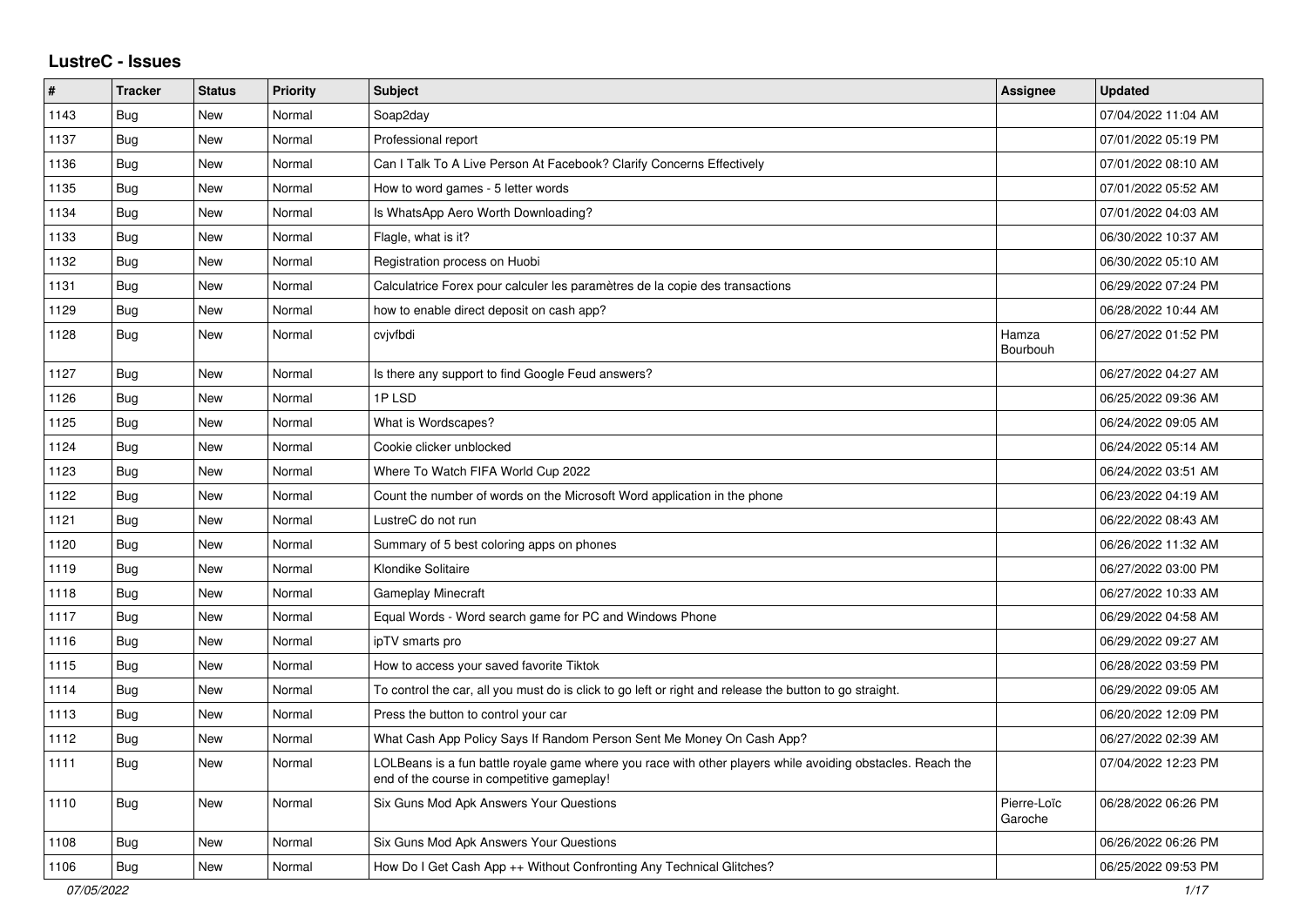| $\vert$ # | <b>Tracker</b> | <b>Status</b> | <b>Priority</b> | <b>Subject</b>                                              | Assignee               | <b>Updated</b>      |
|-----------|----------------|---------------|-----------------|-------------------------------------------------------------|------------------------|---------------------|
| 1105      | <b>Bug</b>     | New           | High            | What is Mahjong online?                                     |                        | 06/28/2022 03:47 AM |
| 1104      | Bug            | New           | Normal          | Idle game fix bug                                           |                        | 06/26/2022 06:52 PM |
| 1103      | Bug            | New           | Normal          | Idle game fix bug                                           |                        | 06/25/2022 09:08 PM |
| 1102      | <b>Bug</b>     | New           | Normal          | Charlottesville Travel Guide?                               |                        | 07/04/2022 12:20 PM |
| 1101      | <b>Bug</b>     | <b>New</b>    | Normal          | How to Delete Cash App History at once?                     |                        | 06/27/2022 01:33 PM |
| 1098      | Bug            | New           | Normal          | Life of a Fisherman                                         |                        | 07/03/2022 10:56 PM |
| 1097      | Bug            | New           | Normal          | Race and experience new life.                               |                        | 06/26/2022 04:22 PM |
| 1096      | Bug            | New           | Normal          | Race and experience new life.                               |                        | 06/26/2022 06:07 PM |
| 1094      | <b>Bug</b>     | New           | Normal          | What time does direct deposit hit Cash App?                 |                        | 06/14/2022 03:27 PM |
| 1093      | Bug            | New           | Normal          | Uniswap Exchange                                            | Christophe<br>Garion   | 06/14/2022 11:55 AM |
| 1092      | <b>Bug</b>     | New           | Normal          | Ellison Estate Vineyard                                     |                        | 06/20/2022 12:03 PM |
| 1091      | <b>Bug</b>     | <b>New</b>    | Normal          | Find family fun indoors and outdoors in the Jungfrau Region |                        | 06/14/2022 09:33 AM |
| 1090      | <b>Bug</b>     | New           | Normal          | Pay Someone To Do My Assignment                             |                        | 06/11/2022 03:15 PM |
| 1089      | Bug            | New           | Normal          | Pay Someone To Do My Assignment                             |                        | 06/15/2022 04:44 AM |
| 1088      | Bug            | New           | Normal          | Health And Fitness Tips 2022                                | Pierre-Loïc<br>Garoche | 06/20/2022 06:42 AM |
| 1087      | Bug            | <b>New</b>    | Normal          | How do new writers start out?                               |                        | 06/29/2022 10:43 AM |
| 1086      | Bug            | New           | Immediate       | Composite Engineer                                          | Pierre-Loïc<br>Garoche | 06/10/2022 09:26 AM |
| 1084      | <b>Bug</b>     | <b>New</b>    | Normal          | <b>Trippie Redd</b>                                         |                        | 06/11/2022 09:05 AM |
| 1083      | <b>Bug</b>     | New           | Normal          | coin base review                                            |                        | 06/11/2022 09:13 AM |
| 1082      | Bug            | New           | Normal          | Reset chime bank password without phone number              |                        | 06/15/2022 11:56 AM |
| 1080      | Bug            | New           | Normal          | How to use Math Wallet   Nexo wallet   CoinTiger Exchange   |                        | 06/15/2022 11:56 AM |
| 1079      | Bug            | New           | Normal          | How to get cheap psychology assignment?                     |                        | 06/15/2022 06:00 AM |
| 1078      | Bug            | <b>New</b>    | Normal          | What Bank Is Cash App On Plaid? Find Clarity And Assistance |                        | 06/15/2022 11:56 AM |
| 1077      | <b>Bug</b>     | New           | Normal          | Les excellentes façons d'utiliser ces images                |                        | 07/04/2022 07:18 PM |
| 1076      | <b>Bug</b>     | New           | Normal          | DedicatedHosting4u                                          |                        | 06/11/2022 09:15 AM |
| 1074      | <b>Bug</b>     | New           | Normal          | Dissertation writing help at economical rates!              | Christophe<br>Garion   | 06/06/2022 04:48 PM |
| 1073      | Bug            | New           | Normal          | Cricut Design Space                                         |                        | 07/01/2022 06:20 AM |
| 1072      | Bug            | New           | Normal          | ij.start canon                                              |                        | 06/21/2022 06:56 PM |
| 1071      | <b>Bug</b>     | New           | Normal          | Cinema HD Review - Cinemahdv2.net                           |                        | 06/21/2022 06:54 PM |
| 1069      | <b>Bug</b>     | New           | Normal          | how to get cash app support phone number 24*7 available     |                        | 06/29/2022 05:37 PM |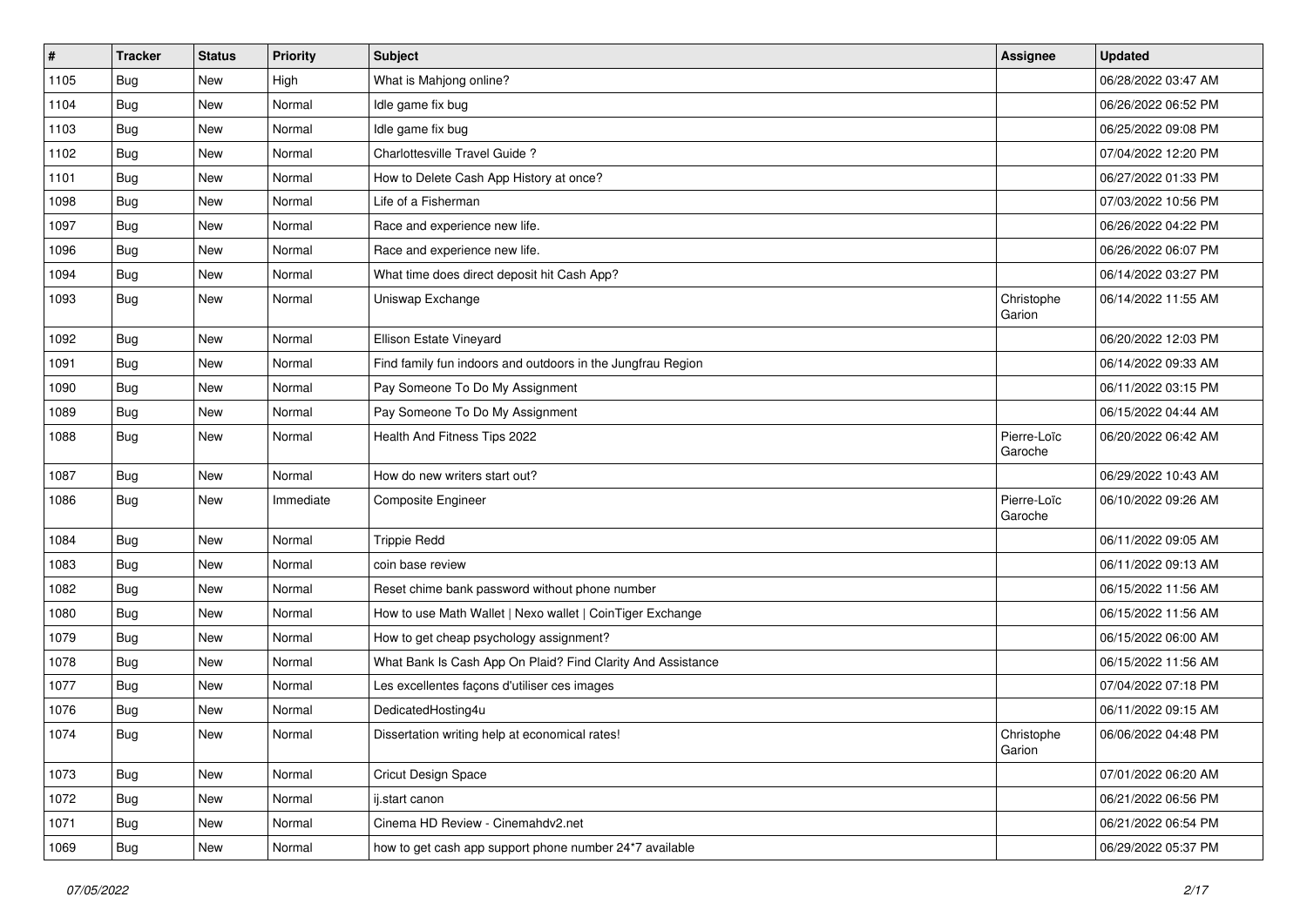| $\sharp$ | <b>Tracker</b> | <b>Status</b> | <b>Priority</b> | Subject                                                                  | <b>Assignee</b>        | <b>Updated</b>      |
|----------|----------------|---------------|-----------------|--------------------------------------------------------------------------|------------------------|---------------------|
| 1068     | <b>Bug</b>     | New           | Normal          | 123.hp.com/laserjet                                                      |                        | 05/31/2022 12:22 PM |
| 1067     | <b>Bug</b>     | <b>New</b>    | Normal          | Cricut.com/setup                                                         |                        | 05/31/2022 12:19 PM |
| 1065     | Bug            | New           | Normal          | The top foreign language training game in 2022                           |                        | 06/07/2022 04:05 AM |
| 1064     | Bug            | New           | Normal          | How to delete Cash App history?                                          | Pierre-Loïc<br>Garoche | 06/11/2022 10:29 AM |
| 1063     | Bug            | <b>New</b>    | Normal          | 123.hp.com/laserjet                                                      |                        | 05/28/2022 12:27 PM |
| 1062     | Bug            | <b>New</b>    | Normal          | Cricut.com/setup                                                         |                        | 05/28/2022 12:26 PM |
| 1061     | Bug            | New           | Normal          | Cricut.com/setup                                                         |                        | 05/28/2022 12:24 PM |
| 1060     | <b>Bug</b>     | New           | Normal          | How to Use Panda Helper to Speed Up Your iOS                             |                        | 05/28/2022 09:12 AM |
| 1059     | <b>Bug</b>     | <b>New</b>    | Normal          | 123.hp.com/laserjet                                                      |                        | 05/28/2022 08:29 AM |
| 1058     | Bug            | New           | Normal          | Cricut.com/setup                                                         |                        | 05/28/2022 08:28 AM |
| 1057     | Bug            | <b>New</b>    | Normal          | <b>CCPlay Education Edition APK</b>                                      |                        | 06/07/2022 04:07 AM |
| 1055     | Bug            | <b>New</b>    | Normal          | seo apk                                                                  | Pierre-Loïc<br>Garoche | 05/27/2022 06:23 AM |
| 1054     | Bug            | <b>New</b>    | Normal          | Apkmodule                                                                | Pierre-Loïc<br>Garoche | 05/26/2022 03:37 PM |
| 1053     | <b>Bug</b>     | <b>New</b>    | Normal          | Game Geometry Dash                                                       |                        | 05/26/2022 11:30 AM |
| 1052     | <b>Bug</b>     | <b>New</b>    | Normal          | Build Now GG is a new battle royale game.                                |                        | 05/26/2022 04:24 AM |
| 1051     | Bug            | New           | Normal          | Dental Supplies USA                                                      |                        | 06/11/2022 09:20 PM |
| 1048     | Bug            | New           | Normal          | So zeigen Sie ein Instagram-Profilbild an und vergrößern es              |                        | 05/25/2022 06:56 AM |
| 1047     | <b>Bug</b>     | New           | Normal          | Opensea                                                                  | Corentin<br>Lauverjat  | 05/24/2022 02:32 PM |
| 1046     | <b>Bug</b>     | <b>New</b>    | Normal          | 123.hp.com/laserjet                                                      |                        | 05/24/2022 10:46 AM |
| 1045     | Bug            | New           | Normal          | Cricut.com/setup                                                         |                        | 05/24/2022 10:45 AM |
| 1044     | <b>Bug</b>     | <b>New</b>    | Normal          | Can I Disapprove If Random Person Sent Me Money On Cash App?             |                        | 05/26/2022 03:51 PM |
| 1043     | Bug            | <b>New</b>    | Normal          | What Is The Right Way To Troubleshoot Cash App Transfer Failed Problems? |                        | 05/25/2022 01:16 PM |
| 1042     | Bug            | New           | Normal          | How to set up direct deposit on cash app?                                |                        | 05/25/2022 01:17 PM |
| 1041     | Bug            | New           | Normal          | Count words in Word on the computer                                      |                        | 05/27/2022 02:16 PM |
| 1040     | <b>Bug</b>     | New           | Normal          | thabet                                                                   |                        | 05/19/2022 08:05 PM |
| 1039     | <b>Bug</b>     | New           | Normal          | How to Get Tickmill Bonuses for Free                                     |                        | 05/26/2022 05:43 PM |
| 1038     | Bug            | New           | Normal          | How to Fix Canon Printer Offline ISsue                                   | Pierre-Loïc<br>Garoche | 05/27/2022 05:25 AM |
| 1036     | Bug            | New           | Normal          | <b>VPS Material</b>                                                      |                        | 05/18/2022 09:34 PM |
| 1035     | Bug            | New           | Normal          | how to relieve spam score                                                | Pierre-Loïc<br>Garoche | 05/18/2022 11:39 AM |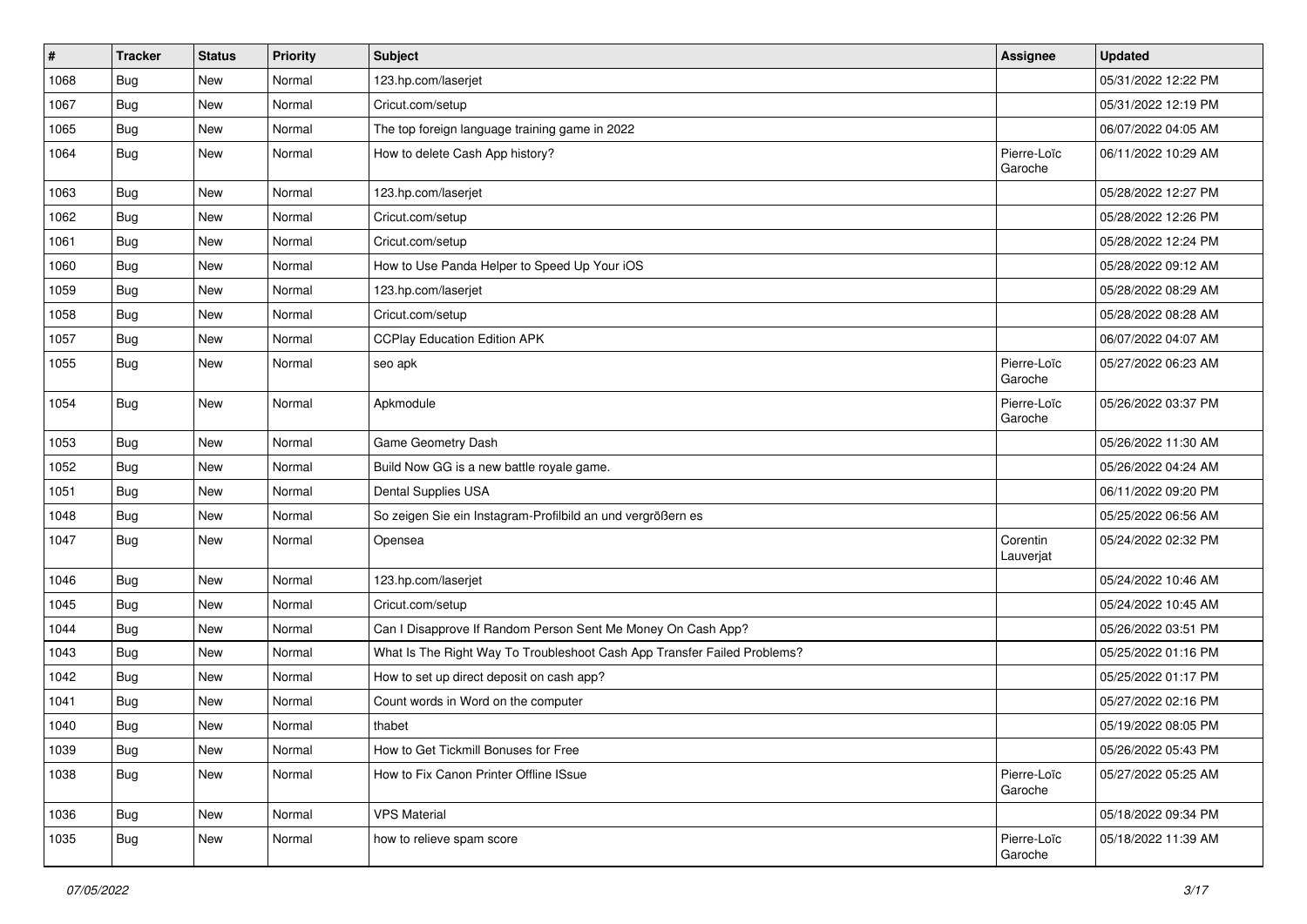| $\vert$ # | <b>Tracker</b> | <b>Status</b> | Priority | Subject                                                                       | Assignee               | <b>Updated</b>      |
|-----------|----------------|---------------|----------|-------------------------------------------------------------------------------|------------------------|---------------------|
| 1034      | <b>Bug</b>     | New           | Normal   | Download Teaching Feeling For Android                                         |                        | 05/20/2022 09:25 AM |
| 1033      | Bug            | <b>New</b>    | Normal   | The best slope 2 online games to play right now                               |                        | 05/17/2022 10:55 AM |
| 1032      | Bug            | New           | Normal   | How To Play The Wordle Game                                                   |                        | 05/17/2022 10:37 AM |
| 1031      | <b>Bug</b>     | New           | Normal   | <b>IAFT Traders Union</b>                                                     |                        | 05/16/2022 03:14 PM |
| 1030      | <b>Bug</b>     | <b>New</b>    | Normal   | <b>IAFT Traders Union</b>                                                     |                        | 05/16/2022 03:13 PM |
| 1029      | <b>Bug</b>     | New           | Normal   | 5 Reasons Why People Love Coloring Pages?                                     |                        | 05/16/2022 11:53 AM |
| 1028      | <b>Bug</b>     | New           | Normal   | The Best Free Online Game to Play with Friends                                |                        | 05/16/2022 05:00 AM |
| 1027      | Bug            | New           | Normal   | Word hurdle: Viral and Fun Online Game                                        |                        | 06/25/2022 06:13 PM |
| 1026      | <b>Bug</b>     | New           | Normal   | New Puzzle Game for All Age - Dordle                                          |                        | 06/25/2022 06:17 PM |
| 1025      | Bug            | <b>New</b>    | Normal   | how to change the logo in wordpress                                           |                        | 06/25/2022 06:20 PM |
| 1024      | Bug            | New           | Normal   | How to choose the right broker                                                |                        | 06/25/2022 06:23 PM |
| 1023      | Bug            | New           | Normal   | Questions That Are Typically Asked About Trap The Cat                         |                        | 05/14/2022 03:51 AM |
| 1022      | Bug            | <b>New</b>    | Normal   | 123.hp.com/laserjet                                                           |                        | 05/13/2022 01:25 PM |
| 1021      | <b>Bug</b>     | <b>New</b>    | Normal   | Cricut.com/setup                                                              |                        | 05/26/2022 12:21 AM |
| 1020      | Bug            | New           | Normal   | Cricut.com/setup                                                              |                        | 05/13/2022 11:14 AM |
| 1019      | Bug            | New           | Normal   | Cricut.com/setup                                                              |                        | 05/13/2022 11:13 AM |
| 1018      | <b>Bug</b>     | New           | Normal   | So erhalten Sie ein kostenloses Hörbuch                                       |                        | 07/04/2022 03:37 AM |
| 1016      | Bug            | <b>New</b>    | Normal   | Klondike Solitaire                                                            |                        | 05/12/2022 09:03 AM |
| 1015      | <b>Bug</b>     | New           | Normal   | Is it possible to send books for free?                                        |                        | 05/11/2022 04:05 PM |
| 1014      | Bug            | New           | Normal   | how to get chime routing and account number ? chime routing number florida    |                        | 05/11/2022 12:42 PM |
| 1013      | Bug            | New           | Normal   | ij.start canon                                                                |                        | 05/11/2022 11:31 AM |
| 1012      | <b>Bug</b>     | New           | Normal   | Cricut.com/setup                                                              |                        | 05/11/2022 11:30 AM |
| 1011      | Bug            | <b>New</b>    | Normal   | Summary of 10 best coloring apps on phones                                    |                        | 05/11/2022 10:58 AM |
| 1010      | Bug            | New           | Normal   | what are the requirements to borrow money from cash app ? cash app borrow app | Pierre-Loïc<br>Garoche | 05/11/2022 09:29 AM |
| 1009      | Bug            | <b>New</b>    | Normal   | How to change routing number on Cash App?                                     |                        | 05/11/2022 07:13 AM |
| 1008      | <b>Bug</b>     | New           | Normal   | Who was the first black woman to anchor a newscast?                           |                        | 05/10/2022 03:13 PM |
| 1007      | <b>Bug</b>     | New           | Normal   | 'ij.start canon                                                               |                        | 05/18/2022 10:40 AM |
| 1006      | <b>Bug</b>     | New           | Normal   | Cricut.com/setup                                                              |                        | 05/10/2022 01:22 PM |
| 1005      | Bug            | New           | High     | Nursing Assignment Help in UK                                                 |                        | 05/13/2022 05:33 PM |
| 1004      | <b>Bug</b>     | New           | Normal   | you get to pinch and drag a man with a very flexible face                     |                        | 05/10/2022 10:59 AM |
| 1003      | <b>Bug</b>     | New           | Normal   | Drift F1 is a drifting car game inspired by F1's tracks.                      | Pierre-Loïc<br>Garoche | 05/10/2022 10:52 AM |
| 1002      | <b>Bug</b>     | New           | Normal   | <b>Chemistry Assignment Help</b>                                              |                        | 06/04/2022 09:58 AM |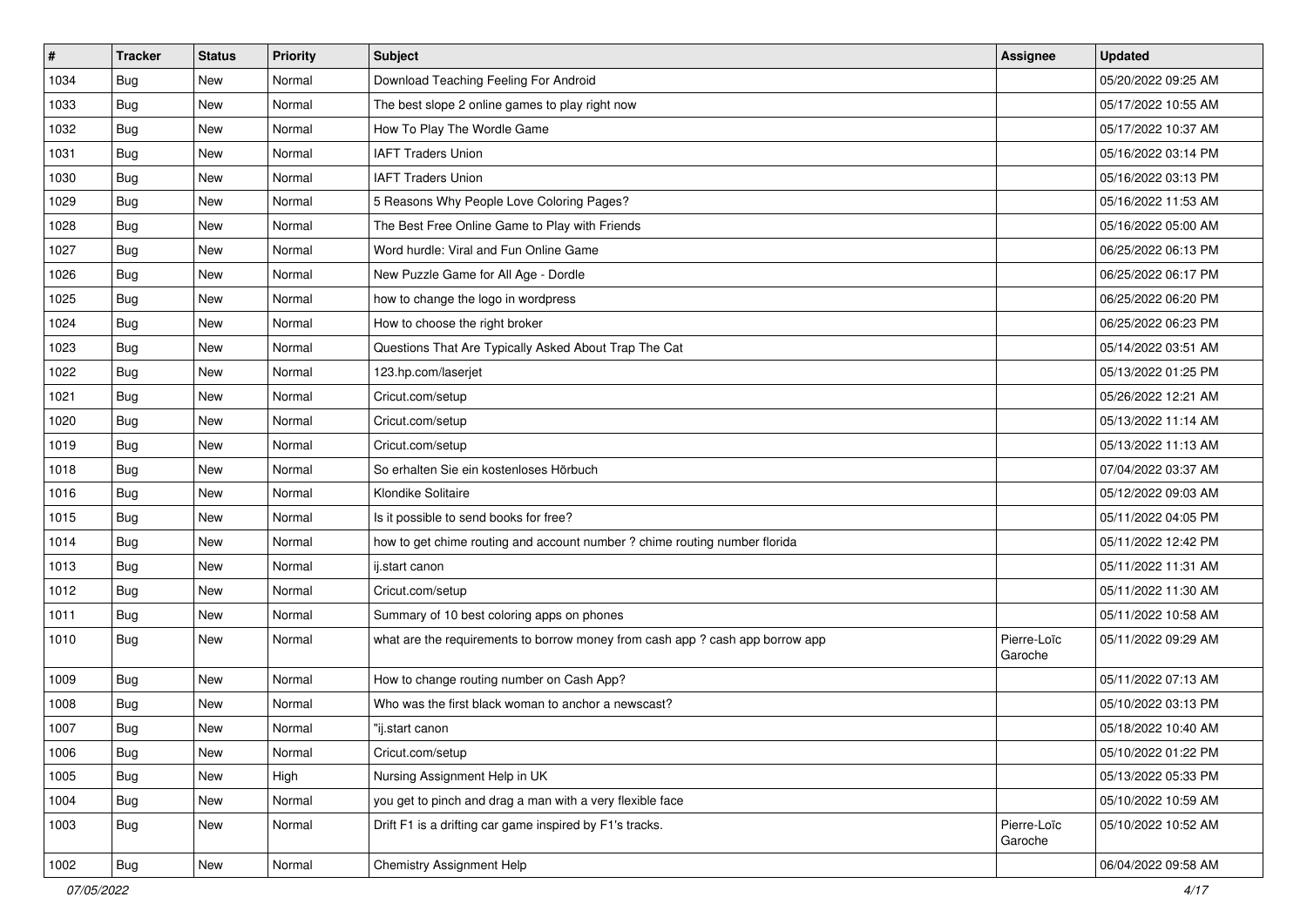| $\vert$ # | <b>Tracker</b> | <b>Status</b> | <b>Priority</b> | <b>Subject</b>                                                    | Assignee             | <b>Updated</b>      |
|-----------|----------------|---------------|-----------------|-------------------------------------------------------------------|----------------------|---------------------|
| 1001      | <b>Bug</b>     | New           | Normal          | Venmo Keep Saying Error?                                          |                      | 06/27/2022 02:20 AM |
| 1000      | Bug            | New           | Normal          | Super easy way to zoom photos and upload to Instagram             | Christophe<br>Garion | 06/28/2022 06:14 PM |
| 999       | <b>Bug</b>     | New           | Normal          | Is there a way to find Google Feud answers?                       |                      | 06/28/2022 01:27 AM |
| 998       | Bug            | <b>New</b>    | Normal          | Is It Hard to Solve Wordle An                                     |                      | 06/27/2022 12:24 AM |
| 997       | Bug            | New           | Normal          | 123.hp.com/laserjet                                               |                      | 06/28/2022 09:48 AM |
| 996       | <b>Bug</b>     | New           | Normal          | Cricut.com/setup                                                  |                      | 06/27/2022 07:12 AM |
| 993       | Bug            | New           | Normal          | IO Games Free Online                                              |                      | 06/26/2022 09:41 AM |
| 992       | Bug            | New           | Normal          | So vergrößern Sie Ihr Instagram-Profilbild                        |                      | 06/26/2022 11:29 PM |
| 991       | Bug            | New           | Normal          | <b>MDMA MOLLY</b>                                                 |                      | 05/03/2022 12:03 AM |
| 990       | Bug            | New           | Normal          | Mushrooms                                                         |                      | 06/26/2022 05:41 AM |
| 989       | <b>Bug</b>     | New           | Normal          | Barewoods Wax Cigar                                               |                      | 07/04/2022 07:09 AM |
| 988       | <b>Bug</b>     | <b>New</b>    | Normal          | <b>Medicinal Mushrooms</b>                                        |                      | 06/27/2022 09:33 AM |
| 987       | <b>Bug</b>     | New           | Normal          | <b>Medicinal Mushrooms</b>                                        |                      | 06/27/2022 07:13 PM |
| 986       | <b>Bug</b>     | New           | Normal          | dbhdsvbhdf                                                        | Christophe<br>Garion | 06/27/2022 04:12 PM |
| 985       | <b>Bug</b>     | New           | Normal          | Find out the vitality of Facebook Phone Number:                   |                      | 06/27/2022 05:39 AM |
| 984       | Bug            | <b>New</b>    | Normal          | How to disable, permanently delete Twitter account on phone, PC   |                      | 07/04/2022 07:11 AM |
| 983       | <b>Bug</b>     | New           | Normal          | Finding issue in tekken 3 game?                                   |                      | 06/28/2022 03:26 AM |
| 982       | <b>Bug</b>     | New           | Normal          | Five sites that let you download free scenarios for your iPhone   |                      | 05/07/2022 09:34 PM |
| 981       | <b>Bug</b>     | <b>New</b>    | Normal          | VidMate Mod APK                                                   |                      | 06/28/2022 11:24 AM |
| 980       | Bug            | New           | Normal          | Free Gas Cards for the Unemployed                                 |                      | 06/28/2022 02:54 PM |
| 979       | <b>Bug</b>     | New           | Normal          | Free Gas Cards for the Unemployed                                 |                      | 06/25/2022 09:02 PM |
| 978       | <b>Bug</b>     | New           | Normal          | Delamore Lodge is a place to stay.                                |                      | 06/27/2022 04:57 AM |
| 977       | <b>Bug</b>     | New           | Normal          | Fans of the Old Country will like this book.                      |                      | 07/04/2022 06:54 AM |
| 976       | Bug            | <b>New</b>    | Normal          | How to delete the cash app account history right now?             | Hamza<br>Bourbouh    | 06/28/2022 11:22 AM |
| 975       | <b>Bug</b>     | New           | Normal          | Payback 2 Mod APK                                                 |                      | 05/05/2022 10:56 AM |
| 974       | <b>Bug</b>     | New           | Normal          | Watch NCAA Football Live Streaming Free                           |                      | 06/26/2022 05:33 PM |
| 972       | <b>Bug</b>     | New           | Normal          | How To Borrow Money From The Cash App? Get To Know About The Same |                      | 04/25/2022 07:30 AM |
| 971       | <b>Bug</b>     | New           | Normal          | How Do I Check Balance On Cash App Card With Optimum Ease?        |                      | 06/27/2022 08:16 PM |
| 970       | Bug            | New           | Normal          | The Amount Of Time Does Cash App Direct Deposit Time Take?        |                      | 06/26/2022 07:32 PM |
| 969       | Bug            | New           | Normal          | Watch NCAA Football Live Match Free                               |                      | 06/28/2022 01:31 PM |
| 966       | <b>Bug</b>     | New           | Normal          | How to Download the Filmes                                        |                      | 06/27/2022 03:25 AM |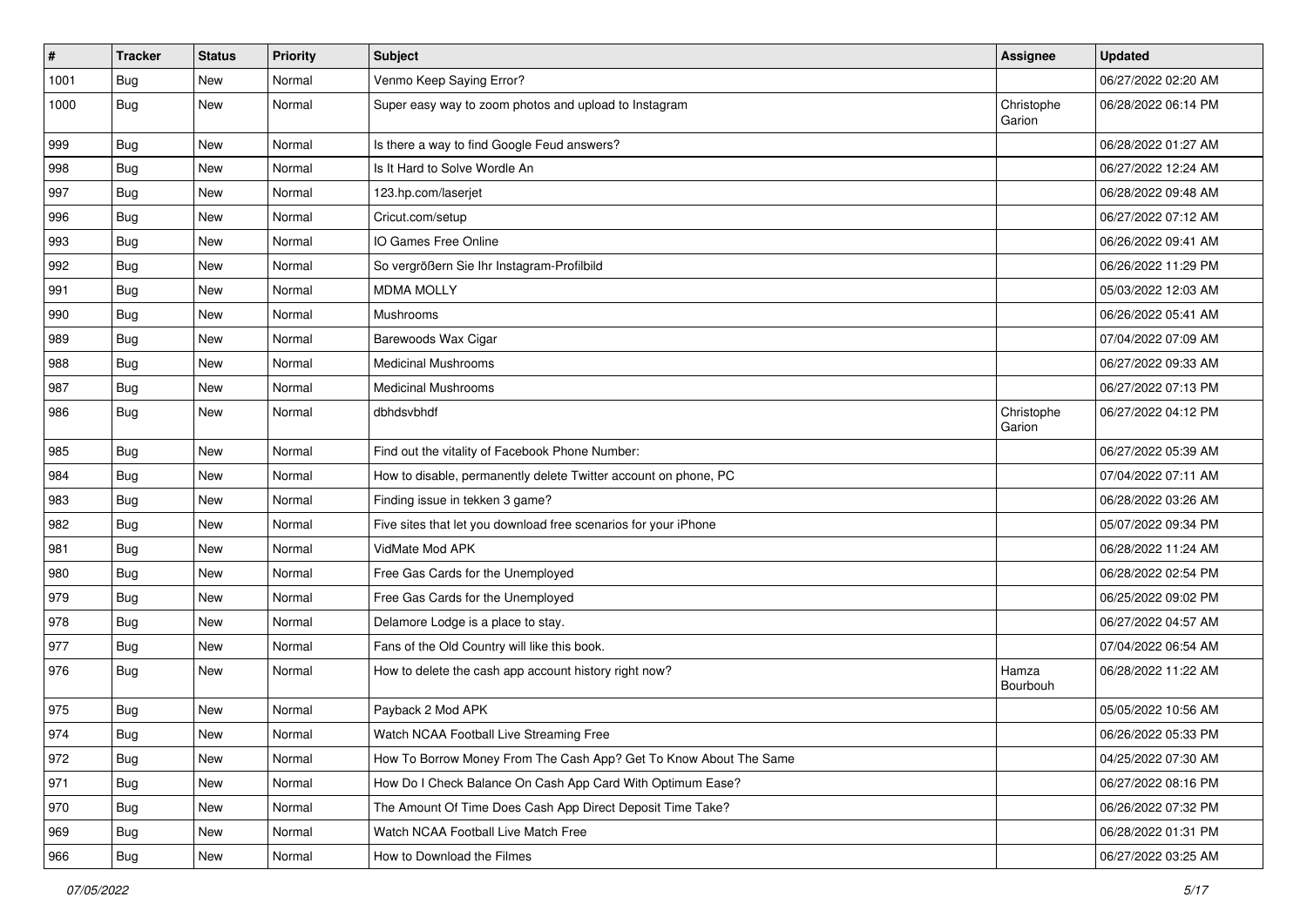| #   | <b>Tracker</b> | <b>Status</b> | Priority | <b>Subject</b>                                                                         | <b>Assignee</b>        | <b>Updated</b>      |
|-----|----------------|---------------|----------|----------------------------------------------------------------------------------------|------------------------|---------------------|
| 965 | <b>Bug</b>     | New           | Normal   | Go with cash app customer service to know where I can load my cash app card            |                        | 06/28/2022 04:30 AM |
| 964 | Bug            | New           | Normal   | Can I Fix Cash App Transfer Failed Issues By Adding Sufficient Funds?                  |                        | 07/03/2022 11:10 PM |
| 962 | <b>Bug</b>     | New           | Normal   | Kostenlose Hörbücher                                                                   |                        | 06/26/2022 10:45 PM |
| 961 | <b>Bug</b>     | New           | Normal   | TeaTv is an Android                                                                    |                        | 07/05/2022 12:43 AM |
| 959 | Bug            | New           | Normal   | Get connected with cash app team-How to get money off cash app at walmart without card |                        | 06/27/2022 08:52 AM |
| 958 | <b>Bug</b>     | New           | Normal   | Avail Cash app support service to know Sutton bank cash app number                     |                        | 07/04/2022 11:36 AM |
| 957 | <b>Bug</b>     | New           | Normal   | From Where I Can Get Cheap Writing Services?                                           |                        | 04/20/2022 05:06 AM |
| 956 | <b>Bug</b>     | New           | Normal   | <b>FNF Free Mods Online</b>                                                            |                        | 06/25/2022 09:59 PM |
| 955 | Bug            | New           | Normal   | How Long Does Verification Take On Cash App If You Apply For The Verification?         | Christophe<br>Garion   | 06/25/2022 10:50 PM |
| 954 | Bug            | New           | Normal   | AZ Screen Recorder Mod                                                                 |                        | 07/04/2022 10:08 PM |
| 953 | <b>Bug</b>     | New           | Normal   | Manga Dogs - Read Your Favorite Comics on Your Smartphone                              |                        | 06/27/2022 03:53 PM |
| 952 | <b>Bug</b>     | New           | Normal   | Canon IJ Network Tool                                                                  |                        | 06/26/2022 10:35 AM |
| 951 | <b>Bug</b>     | New           | Normal   | Canon.com/ijsetup                                                                      |                        | 06/27/2022 07:56 PM |
| 950 | Bug            | New           | Normal   | ij.start canon                                                                         |                        | 07/04/2022 04:29 PM |
| 949 | <b>Bug</b>     | <b>New</b>    | Normal   | <b>Educational Games</b>                                                               |                        | 06/15/2022 09:11 PM |
| 948 | <b>Bug</b>     | New           | Normal   | Canon IJ Network Tool                                                                  |                        | 06/27/2022 09:30 PM |
| 947 | Bug            | New           | Normal   | is Disney Now and Disney Plus different?                                               |                        | 04/14/2022 09:53 AM |
| 946 | Bug            | New           | Normal   | What is Plex and Is Plex Legal?                                                        |                        | 06/26/2022 05:23 AM |
| 945 | <b>Bug</b>     | New           | Normal   | TikTok 18 Mod Apk For Your Android                                                     |                        | 04/13/2022 09:32 AM |
| 943 | Bug            | <b>New</b>    | Normal   | ij.start canon                                                                         |                        | 04/13/2022 08:52 AM |
| 942 | <b>Bug</b>     | New           | Normal   | Canon IJ Network Tool                                                                  |                        | 04/13/2022 08:45 AM |
| 941 | Bug            | New           | Normal   | is Disney Now and Disney Plus different?                                               |                        | 06/26/2022 12:10 PM |
| 940 | Bug            | New           | Normal   | What is Plex and Is Plex Legal?                                                        |                        | 07/04/2022 07:54 PM |
| 939 | <b>Bug</b>     | New           | Normal   | Ability to change sound notifications                                                  | Christophe<br>Garion   | 06/27/2022 11:29 PM |
| 938 | Bug            | <b>New</b>    | Normal   | Would you like to have your own ringtone                                               | Christophe<br>Garion   | 06/26/2022 09:54 PM |
| 936 | <b>Bug</b>     | New           | Normal   | Avantages de l'extension AliTools pour faire du shopping sur Aliexpress                | Pierre-Loïc<br>Garoche | 04/12/2022 11:35 AM |
| 935 | <b>Bug</b>     | New           | Normal   | MovieBox Pro Apk - Watch Movies and TV Shows on Your Android Phone                     |                        | 07/04/2022 03:38 AM |
| 934 | <b>Bug</b>     | New           | Normal   | MovieBox Pro Apk - Watch Movies and TV Shows on Your Android Phone                     |                        | 05/10/2022 11:01 AM |
| 933 | Bug            | New           | Normal   | How Can I Watch Movies on My Mobile Phone                                              |                        | 06/24/2022 12:55 AM |
| 932 | <b>Bug</b>     | New           | Normal   | The best epic, long-playing PC games will consume days of your life.                   |                        | 05/15/2022 07:44 PM |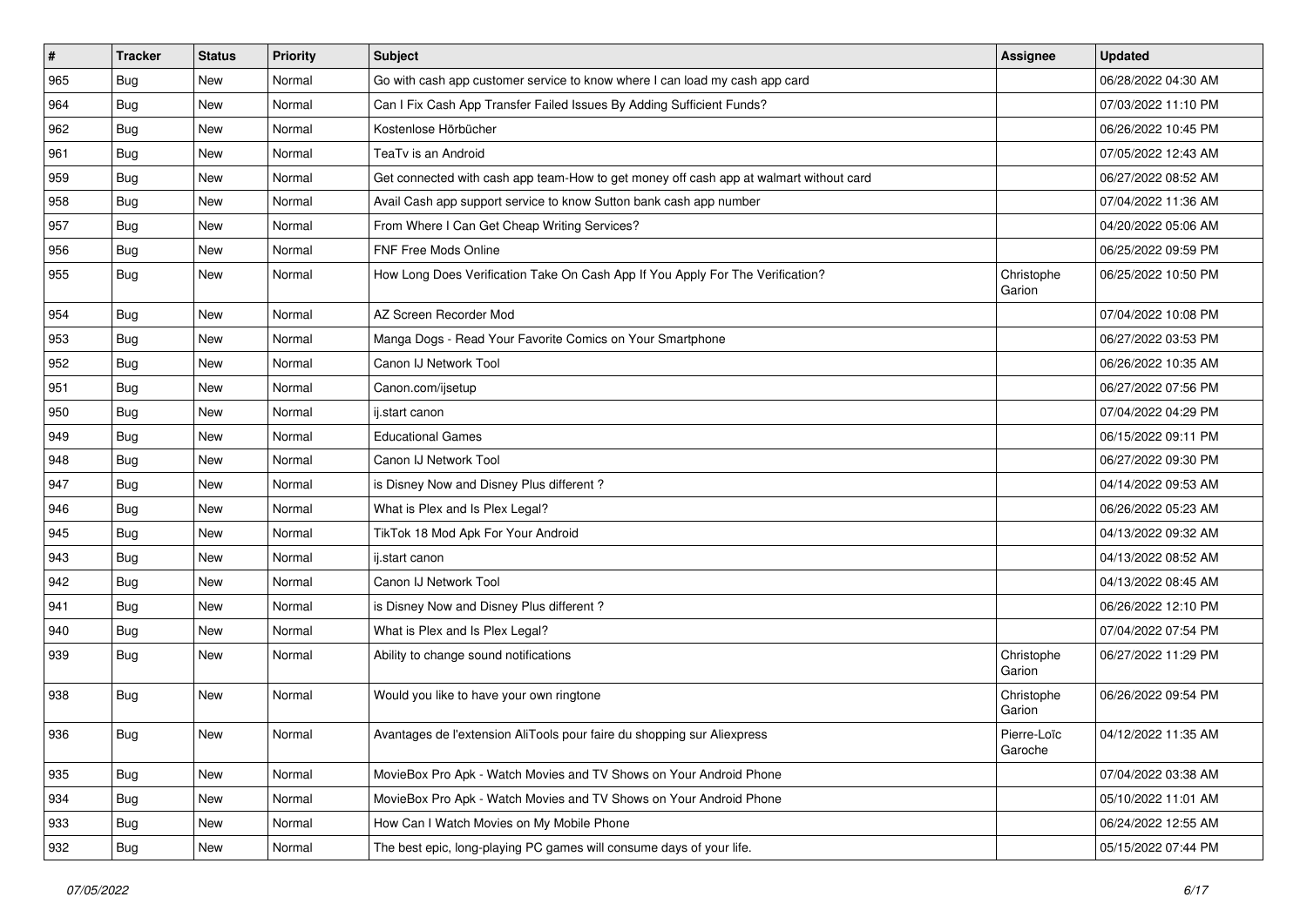| #   | <b>Tracker</b> | <b>Status</b> | Priority | <b>Subject</b>                                                                   | <b>Assignee</b> | <b>Updated</b>      |
|-----|----------------|---------------|----------|----------------------------------------------------------------------------------|-----------------|---------------------|
| 930 | <b>Bug</b>     | New           | Normal   | The best free games online                                                       |                 | 04/12/2022 09:05 AM |
| 929 | Bug            | New           | Normal   | Canon IJ Network Tool                                                            |                 | 04/12/2022 08:32 AM |
| 928 | Bug            | New           | Normal   | How Does Sutton Bank Cash App Customer Service Help In Answering Your Questions? |                 | 04/12/2022 11:36 AM |
| 926 | <b>Bug</b>     | New           | Normal   | tavor 7                                                                          |                 | 06/22/2022 05:08 PM |
| 925 | Bug            | New           | Normal   | tavor 7                                                                          |                 | 06/15/2022 03:45 AM |
| 924 | <b>Bug</b>     | New           | Normal   | buy tec 9                                                                        |                 | 04/11/2022 02:54 PM |
| 923 | Bug            | New           | Normal   | frenchies for sale                                                               |                 | 04/11/2022 02:35 PM |
| 922 | <b>Bug</b>     | New           | Normal   | Why Is The Need For Assignment Writing Services?                                 |                 | 07/04/2022 09:28 PM |
| 921 | <b>Bug</b>     | New           | Normal   | Canon IJ Network Tool                                                            |                 | 04/11/2022 09:00 AM |
| 920 | <b>Bug</b>     | New           | Normal   | Where I Can Get Essay Writing Services?                                          |                 | 04/11/2022 08:35 AM |
| 918 | Bug            | New           | Normal   | Antivirus for IOS                                                                |                 | 06/16/2022 10:36 PM |
| 917 | <b>Bug</b>     | New           | Normal   | Random Person Sent Me Money on Cash App-find solution?                           |                 | 04/09/2022 12:32 PM |
| 916 | Bug            | New           | Normal   | How long does it take to write a book?                                           |                 | 04/07/2022 12:15 PM |
| 915 | <b>Bug</b>     | New           | Normal   | Finance dissertation writing                                                     |                 | 04/07/2022 09:22 AM |
| 914 | <b>Bug</b>     | New           | Normal   | Wordle: how to play fashion games for free?                                      |                 | 04/07/2022 08:30 AM |
| 913 | Bug            | New           | Normal   | Canon IJ Network Tool                                                            |                 | 04/07/2022 06:21 AM |
| 912 | <b>Bug</b>     | New           | Normal   | Cuphead Mobile Game Review                                                       |                 | 06/09/2022 10:14 AM |
| 911 | Bug            | New           | Normal   | Aluminum Windows & Doors                                                         |                 | 04/06/2022 08:10 PM |
| 910 | <b>Bug</b>     | New           | Normal   | Each content looks unisize or not formated                                       |                 | 04/06/2022 11:21 AM |
| 909 | <b>Bug</b>     | New           | Normal   | Toca Life World APK                                                              |                 | 04/06/2022 04:52 AM |
| 908 | <b>Bug</b>     | New           | Normal   | Toca Life World APK                                                              |                 | 04/06/2022 03:18 AM |
| 907 | Bug            | New           | Normal   | Canon IJ Network Tool                                                            |                 | 04/04/2022 10:43 AM |
| 906 | Bug            | New           | Normal   | How To Change Cash App From Business To Personal Account For Any Reasons?        |                 | 04/04/2022 09:57 AM |
| 905 | <b>Bug</b>     | New           | Normal   | MINI MILITIA MOD APK                                                             |                 | 05/19/2022 01:54 PM |
| 898 | Bug            | New           | Normal   | Shadow Fight 2 Mod APK                                                           |                 | 04/02/2022 09:17 AM |
| 897 | Bug            | New           | Normal   | Slot Pulsa Pragmatic Play                                                        | Xavier Thirioux | 04/01/2022 12:08 PM |
| 895 | <b>Bug</b>     | New           | Normal   | Cash App Scams                                                                   |                 | 06/18/2022 02:36 PM |
| 893 | <b>Bug</b>     | New           | Normal   | klingeltone                                                                      |                 | 04/13/2022 11:06 AM |
| 892 | <b>Bug</b>     | New           | Normal   | Good game                                                                        |                 | 07/01/2022 10:25 AM |
| 891 | <b>Bug</b>     | New           | Normal   | The most interesting game today, have you tried it?                              |                 | 04/01/2022 09:17 AM |
| 889 | Bug            | New           | Normal   | What is Plex and how it's work?                                                  |                 | 04/01/2022 09:14 AM |
| 888 | <b>Bug</b>     | New           | Normal   | Is the Fox News Channel on Roku free?                                            |                 | 06/28/2022 06:58 PM |
| 887 | <b>Bug</b>     | New           | Normal   | What is Plex and how it's work?                                                  |                 | 04/01/2022 09:16 AM |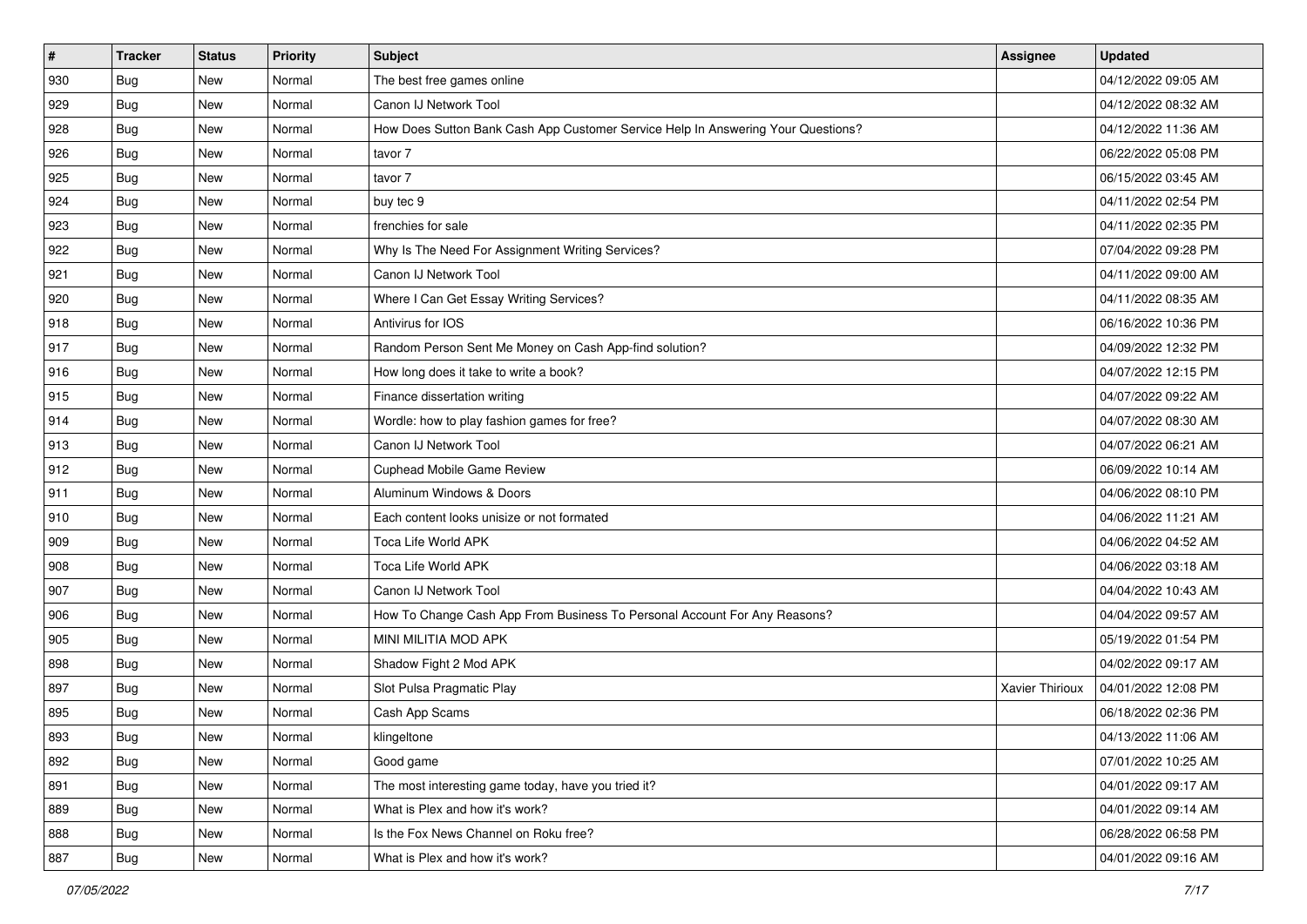| $\vert$ # | <b>Tracker</b> | <b>Status</b> | Priority | Subject                                                                          | Assignee               | <b>Updated</b>      |
|-----------|----------------|---------------|----------|----------------------------------------------------------------------------------|------------------------|---------------------|
| 886       | <b>Bug</b>     | New           | Normal   | Is the Fox News Channel on Roku free?                                            |                        | 07/03/2022 07:14 PM |
| 885       | <b>Bug</b>     | New           | Normal   | How to Install the Tele Latino App For Android                                   |                        | 03/28/2022 04:10 AM |
| 884       | <b>Bug</b>     | New           | Normal   | Why do Subway Surfers popular                                                    |                        | 04/01/2022 09:16 AM |
| 883       | <b>Bug</b>     | New           | Normal   | Langweilen Sie sich jemals bei der gleichen alten Schriftart auf Instagram?      |                        | 04/01/2022 09:16 AM |
| 882       | <b>Bug</b>     | <b>New</b>    | Normal   | How to change bank account on cash app?                                          |                        | 04/01/2022 09:16 AM |
| 880       | Bug            | New           | Normal   | Why do Subway Surfers popular                                                    |                        | 04/01/2022 09:16 AM |
| 878       | <b>Bug</b>     | New           | Normal   | Wie ist instazoom hilfreich beim Herunterladen von Instagram-Profilbildern       |                        | 04/08/2022 09:28 PM |
| 876       | Bug            | New           | Normal   | Download Full-Size Profile Pictures of Your Favorite Users With InstaDP          |                        | 04/01/2022 09:12 AM |
| 875       | <b>Bug</b>     | New           | Normal   | Red ball game                                                                    |                        | 04/01/2022 09:15 AM |
| 874       | Bug            | <b>New</b>    | Normal   | Cómo descargar Minecraft Apk                                                     |                        | 06/26/2022 08:01 AM |
| 873       | <b>Bug</b>     | New           | Normal   | Klingeltöne mp3                                                                  |                        | 04/13/2022 11:03 AM |
| 872       | <b>Bug</b>     | New           | Normal   | Poppy Playtime Horror Game Free                                                  |                        | 04/01/2022 09:11 AM |
| 870       | Bug            | <b>New</b>    | Normal   | Mahjong Solitaire                                                                |                        | 04/01/2022 09:12 AM |
| 869       | <b>Bug</b>     | <b>New</b>    | Normal   | Sonnerie Post Malone 2022                                                        |                        | 04/13/2022 11:05 AM |
| 867       | Bug            | New           | Low      | cheap Yeezys                                                                     | Pierre-Loïc<br>Garoche | 04/01/2022 09:12 AM |
| 865       | <b>Bug</b>     | New           | Normal   | Canon IJ Printer Utility                                                         |                        | 05/18/2022 07:24 PM |
| 864       | Bug            | <b>New</b>    | Normal   | Canon IJ Network Tool                                                            |                        | 04/01/2022 09:14 AM |
| 863       | Bug            | New           | Normal   | Canon IJ Network Tool                                                            |                        | 04/01/2022 09:12 AM |
| 862       | Bug            | New           | Normal   | none                                                                             |                        | 04/01/2022 09:11 AM |
| 860       | Bug            | <b>New</b>    | Normal   | pokemon guide                                                                    | Pierre-Loïc<br>Garoche | 06/18/2022 08:18 PM |
| 859       | Bug            | <b>New</b>    | Normal   | Canon IJ Network Tool                                                            |                        | 04/01/2022 09:13 AM |
| 858       | Bug            | New           | Normal   | opourid                                                                          | Christophe<br>Garion   | 04/01/2022 09:13 AM |
| 857       | Bug            | <b>New</b>    | Normal   | Welcome to the world of classic retro games                                      |                        | 04/01/2022 09:13 AM |
| 856       | <b>Bug</b>     | New           | Normal   | Online Classes Assistance Help For Student                                       |                        | 04/01/2022 09:13 AM |
| 855       | <b>Bug</b>     | New           | Normal   | Online Classes Assistance Help For Student                                       |                        | 04/01/2022 09:13 AM |
| 854       | Bug            | New           | Normal   | How To Resolve Password Problems Through Facebook Customer Service?              |                        | 04/09/2022 06:11 PM |
| 853       | <b>Bug</b>     | New           | Normal   | what is dr laser                                                                 |                        | 04/01/2022 09:13 AM |
| 852       | <b>Bug</b>     | New           | Normal   | How to cancel your French Bee flight within 24 hours?                            |                        | 04/01/2022 09:13 AM |
| 851       | <b>Bug</b>     | New           | Normal   | Laden Sie den kostenlosen MP3-Klingelton für Ihr Mobiltelefon herunter           |                        | 04/01/2022 09:14 AM |
| 850       | Bug            | New           | Normal   | Puppy Playtime APK Android                                                       |                        | 04/01/2022 09:14 AM |
| 849       | Bug            | New           | Normal   | FutEmax App Apk - Watch Soccer, Fantasy Football, And More On Your Mobile Device |                        | 04/01/2022 09:04 AM |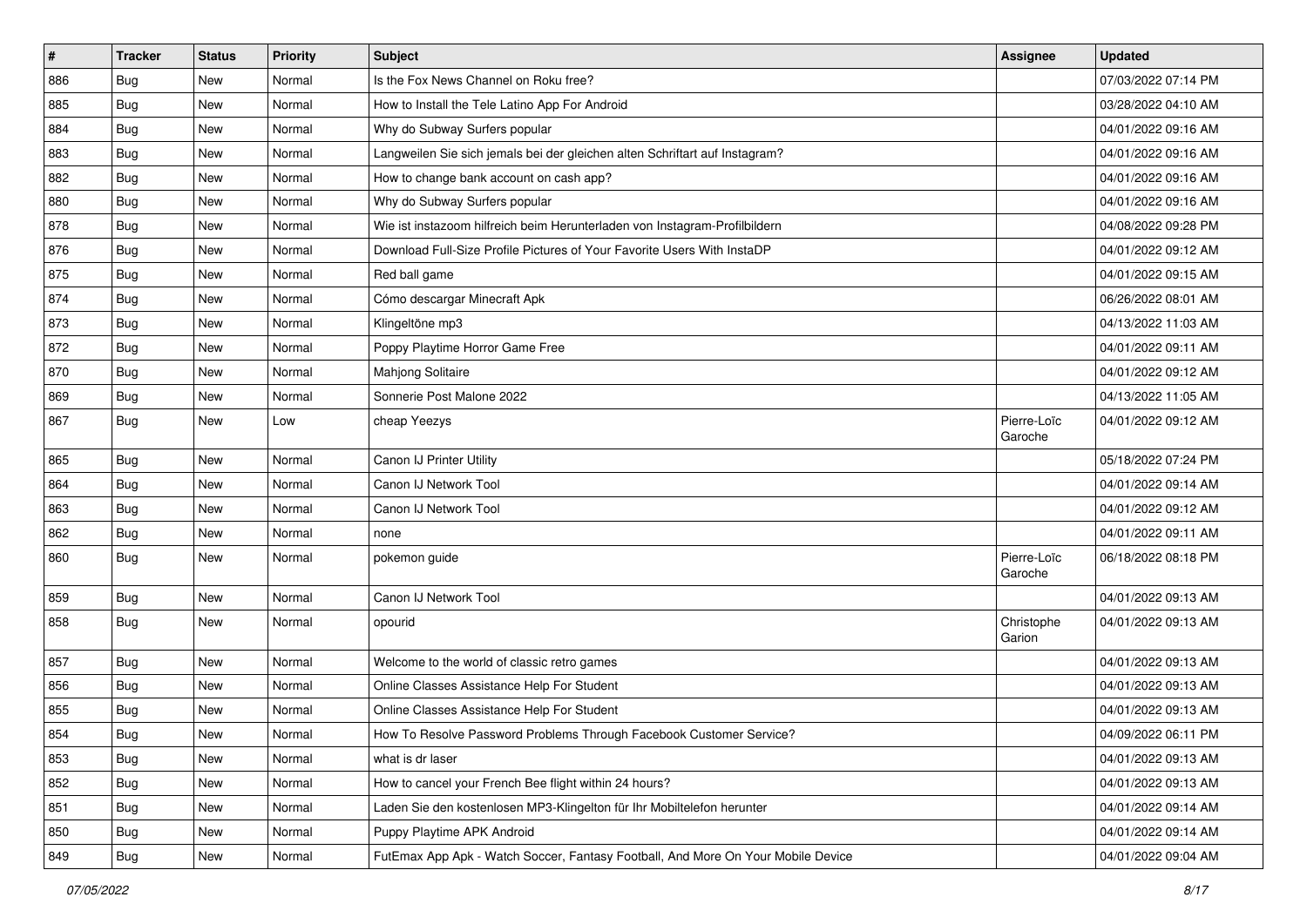| $\vert$ # | <b>Tracker</b> | <b>Status</b> | <b>Priority</b> | Subject                                                       | Assignee               | <b>Updated</b>      |
|-----------|----------------|---------------|-----------------|---------------------------------------------------------------|------------------------|---------------------|
| 844       | <b>Bug</b>     | New           | Normal          | To know Chime Routing Number call on the helpline number      |                        | 04/01/2022 08:58 AM |
| 843       | Bug            | New           | Normal          | Canon IJ Network Tool                                         |                        | 04/01/2022 08:58 AM |
| 842       | <b>Bug</b>     | New           | Normal          | Join the fun game                                             |                        | 04/01/2022 08:58 AM |
| 841       | <b>Bug</b>     | New           | Normal          | How do I activate FOX NOW?                                    |                        | 04/01/2022 08:58 AM |
| 840       | <b>Bug</b>     | New           | Normal          | Is Tubi really free and legal?                                |                        | 04/01/2022 08:58 AM |
| 839       | <b>Bug</b>     | New           | Normal          | How do I activate FOX NOW?                                    |                        | 04/01/2022 08:58 AM |
| 838       | Bug            | New           | Normal          | Celebrity Hunter Mod apk - Como instalá-lo                    |                        | 04/01/2022 08:58 AM |
| 837       | Bug            | New           | Normal          | To Create An Instagram Story                                  | Pierre-Loïc<br>Garoche | 04/01/2022 08:58 AM |
| 836       | Bug            | <b>New</b>    | Normal          | What Is The Required Amount To Pay As Cash App Clearance Fee? |                        | 04/01/2022 09:00 AM |
| 835       | <b>Bug</b>     | New           | Normal          | Build your strong army with Taming io                         |                        | 04/01/2022 08:59 AM |
| 834       | <b>Bug</b>     | New           | Normal          | Grasp the secret to relieve stress and fatigue                |                        | 04/01/2022 08:57 AM |
| 833       | <b>Bug</b>     | <b>New</b>    | Normal          | Does Direct Deposit Hit Chime- seek Chime Customer Service    |                        | 04/01/2022 08:59 AM |
| 832       | <b>Bug</b>     | New           | Normal          | Choque Royale Mod Apk                                         |                        | 04/01/2022 08:59 AM |
| 831       | <b>Bug</b>     | New           | Normal          | Build and shoot                                               |                        | 05/29/2022 04:47 PM |
| 830       | <b>Bug</b>     | New           | Normal          | Poppy Playtime APK                                            |                        | 06/27/2022 10:31 PM |
| 829       | <b>Bug</b>     | New           | Normal          | Write My Dissertation For Me UK                               | Pierre-Loïc<br>Garoche | 06/26/2022 04:13 AM |
| 828       | <b>Bug</b>     | New           | Normal          | Nursery management                                            |                        | 06/28/2022 12:10 PM |
| 827       | Bug            | <b>New</b>    | Normal          | Come To Know The Required Steps To Unlock Cash App Account    |                        | 04/01/2022 08:59 AM |
| 826       | <b>Bug</b>     | New           | Normal          | How to Dowload MXL TV Premium                                 |                        | 05/26/2022 03:34 PM |
| 825       | <b>Bug</b>     | New           | Normal          | Lucky Patcher Download                                        |                        | 06/26/2022 06:09 PM |
| 822       | Bug            | <b>New</b>    | Normal          | Dowload Your Boyfriend Game                                   |                        | 07/04/2022 11:40 AM |
| 821       | <b>Bug</b>     | New           | Normal          | Nicoo - A Review of the Popular Battle Royale Game            |                        | 06/28/2022 08:30 AM |
| 820       | <b>Bug</b>     | New           | Normal          | Metal Slug Apk para Android                                   |                        | 07/04/2022 09:47 AM |
| 819       | Bug            | New           | Normal          | Metal Slug Apk para Android                                   |                        | 06/27/2022 09:35 AM |
| 818       | <b>Bug</b>     | New           | Normal          | Have you ever played a basketball game?                       | Corentin<br>Lauverjat  | 04/01/2022 08:55 AM |
| 817       | Bug            | New           | Normal          | Pacman 30th Anniversary                                       |                        | 07/03/2022 11:23 PM |
| 816       | Bug            | New           | Normal          | Play Scribble io fun with everyone                            |                        | 07/02/2022 10:43 AM |
| 815       | Bug            | New           | Normal          | how do i call cash app customer service                       | Xavier Thirioux        | 07/04/2022 12:34 PM |
| 814       | Bug            | New           | Normal          | Stage Fright Cure                                             | Pierre-Loïc<br>Garoche | 06/28/2022 12:31 AM |
| 811       | Bug            | New           | Normal          | Canon IJ Network Tool                                         |                        | 07/03/2022 03:22 PM |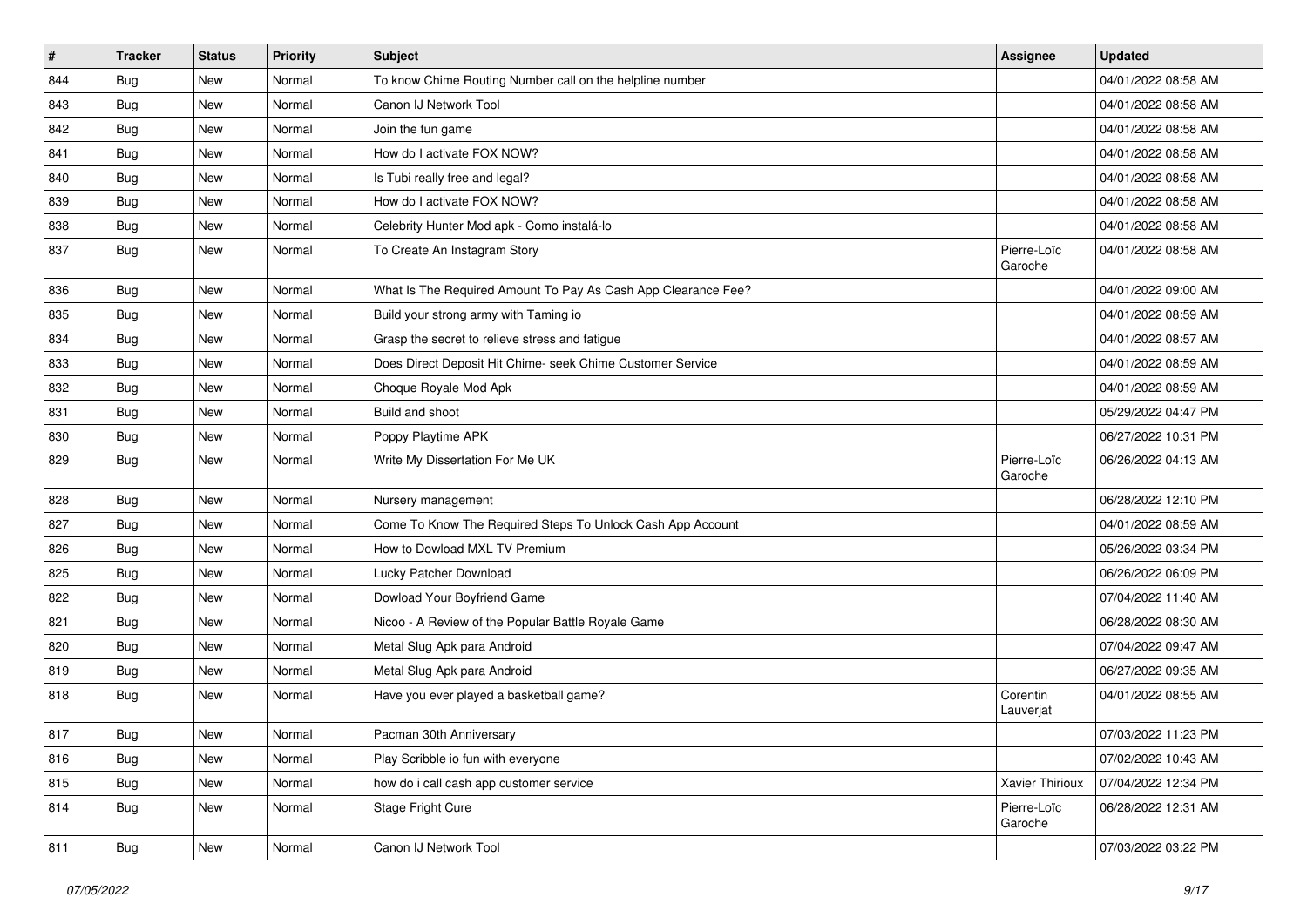| $\vert$ # | <b>Tracker</b> | <b>Status</b> | <b>Priority</b> | <b>Subject</b>                                                                | Assignee               | <b>Updated</b>      |
|-----------|----------------|---------------|-----------------|-------------------------------------------------------------------------------|------------------------|---------------------|
| 809       | <b>Bug</b>     | New           | Normal          | Smash Karts - immerse yourself in the exciting race                           |                        | 07/04/2022 07:42 PM |
| 808       | Bug            | <b>New</b>    | Normal          | Sinnvolle Guten-Morgen-Grüße                                                  |                        | 07/03/2022 07:27 PM |
| 807       | Bug            | New           | Normal          | 1v1Battle is a strategic action 'Build and shoot' game                        |                        | 06/27/2022 06:52 AM |
| 805       | <b>Bug</b>     | New           | Normal          | Ketamine Online Store                                                         | Christophe<br>Garion   | 07/01/2022 02:49 AM |
| 804       | Bug            | <b>New</b>    | Normal          | Review                                                                        |                        | 07/03/2022 10:51 PM |
| 802       | Bug            | <b>New</b>    | Normal          | Who Is an ETL Engineer                                                        |                        | 07/02/2022 06:40 AM |
| 801       | <b>Bug</b>     | New           | Normal          | Who Is an ETL Engineer                                                        |                        | 07/02/2022 05:26 AM |
| 800       | <b>Bug</b>     | <b>New</b>    | Normal          | Who Is an ETL Engineer                                                        |                        | 07/03/2022 02:50 AM |
| 799       | Bug            | <b>New</b>    | Normal          | Who Is an ETL Engineer                                                        |                        | 07/04/2022 10:42 AM |
| 798       | <b>Bug</b>     | New           | Normal          | Who Is an ETL Engineer                                                        |                        | 07/04/2022 09:00 PM |
| 797       | <b>Bug</b>     | New           | Normal          | Psychedelic                                                                   | Christophe<br>Garion   | 07/01/2022 03:52 AM |
| 796       | <b>Bug</b>     | <b>New</b>    | Normal          | How Does Cash App ++ actually work and What is the process of it              |                        | 07/02/2022 11:27 PM |
| 795       | Bug            | <b>New</b>    | Normal          | Drift Boss - Exciting Race                                                    |                        | 06/26/2022 06:32 PM |
| 792       | <b>Bug</b>     | New           | Normal          | What is Google Camera Mod?                                                    |                        | 06/27/2022 10:20 AM |
| 791       | Bug            | New           | Normal          | Samsnung TV Plus is not working                                               |                        | 04/01/2022 09:03 AM |
| 790       | Bug            | <b>New</b>    | Normal          | My app                                                                        |                        | 04/01/2022 09:03 AM |
| 789       | <b>Bug</b>     | New           | Normal          | Full version                                                                  |                        | 07/04/2022 01:29 PM |
| 788       | Bug            | <b>New</b>    | Normal          | Intro Maker Mod APK                                                           |                        | 07/04/2022 05:14 AM |
| 787       | <b>Bug</b>     | <b>New</b>    | Normal          | Assured Assignment Help                                                       |                        | 07/04/2022 06:28 AM |
| 786       | <b>Bug</b>     | New           | Normal          | Best Assignment Help in Australia & UK                                        |                        | 07/02/2022 01:03 PM |
| 785       | Bug            | <b>New</b>    | Normal          | How To Get Money Off Cash App Without Card Or With A Card?                    |                        | 07/02/2022 07:16 AM |
| 784       | <b>Bug</b>     | New           | Normal          | How To Add Money On Cash App Card And Check The Funds?                        |                        | 07/04/2022 01:54 PM |
| 783       | <b>Bug</b>     | New           | Normal          | How Do I Determine The Reasons And Solutions To Fix Cash App Transfer Failed? |                        | 07/04/2022 06:20 PM |
| 782       | <b>Bug</b>     | <b>New</b>    | Normal          | Comment faire une sonnerie téléphonique                                       |                        | 07/05/2022 01:35 AM |
| 781       | <b>Bug</b>     | New           | Normal          | Free Whatsapp Group to Join                                                   |                        | 07/02/2022 07:28 AM |
| 780       | Bug            | New           | Normal          | <b>Best Whatsapp Modified APKs</b>                                            | Pierre-Loïc<br>Garoche | 07/04/2022 02:09 AM |
| 777       | Bug            | <b>New</b>    | Normal          | Obtain driving instructions using Google Maps.                                |                        | 07/05/2022 01:19 AM |
| 776       | Bug            | New           | Normal          | Wibargain                                                                     |                        | 07/02/2022 09:26 AM |
| 775       | Bug            | New           | Normal          | cash app                                                                      |                        | 02/14/2022 08:20 AM |
| 774       | <b>Bug</b>     | New           | Normal          | Follow proper initiatives                                                     |                        | 07/01/2022 04:41 PM |
| 773       | Bug            | New           | Normal          | Spades - Play online free                                                     |                        | 07/02/2022 08:02 AM |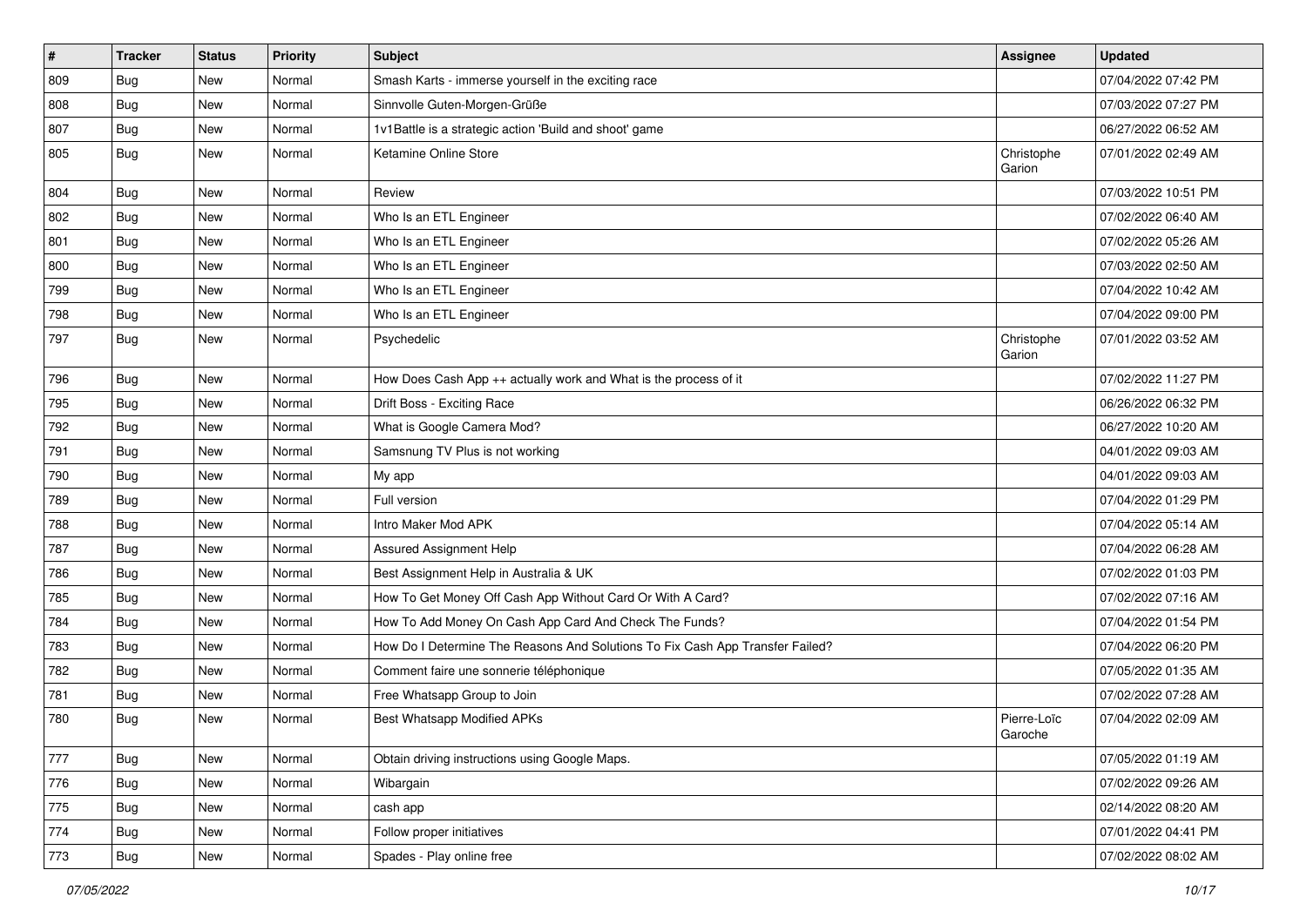| $\sharp$ | <b>Tracker</b> | <b>Status</b> | <b>Priority</b> | Subject                                                                                             | <b>Assignee</b>        | <b>Updated</b>      |
|----------|----------------|---------------|-----------------|-----------------------------------------------------------------------------------------------------|------------------------|---------------------|
| 772      | <b>Bug</b>     | New           | Normal          | united airlines baggage policy                                                                      |                        | 07/04/2022 12:27 AM |
| 771      | Bug            | <b>New</b>    | Normal          | united airlines baggage policy                                                                      |                        | 07/03/2022 10:28 AM |
| 770      | <b>Bug</b>     | New           | Normal          | Canon IJ Network Tool                                                                               |                        | 07/04/2022 11:49 PM |
| 769      | Bug            | New           | Normal          | check my cash app                                                                                   |                        | 07/04/2022 06:14 AM |
| 768      | Bug            | New           | Normal          | Where can you buy best jackets online?                                                              |                        | 07/04/2022 04:44 PM |
| 767      | Bug            | New           | Normal          | apkmod                                                                                              |                        | 07/03/2022 11:02 AM |
| 766      | Bug            | <b>New</b>    | Normal          | Pobreflix Mod APK Review                                                                            |                        | 07/04/2022 09:29 PM |
| 765      | <b>Bug</b>     | New           | Normal          | Follow proper initiatives to check my cash app                                                      |                        | 07/04/2022 07:06 PM |
| 764      | <b>Bug</b>     | New           | Normal          | What is available to see what I can watch HBO Max?                                                  |                        | 07/04/2022 12:11 PM |
| 763      | Bug            | New           | High            | How to Make a Ringtone on Your iPhone                                                               |                        | 07/03/2022 02:50 AM |
| 762      | <b>Bug</b>     | New           | Normal          | How To Add Money To A Cash App Card If Struggling With Low Amount?                                  |                        | 06/29/2022 10:53 AM |
| 761      | Bug            | New           | Normal          | What is it about basketball that makes it so popular in the United States?                          | Corentin<br>Lauverjat  | 07/03/2022 12:59 AM |
| 760      | <b>Bug</b>     | New           | Normal          | apkmod                                                                                              |                        | 06/27/2022 04:13 PM |
| 759      | <b>Bug</b>     | New           | Normal          | Canon IJ Network Tool                                                                               | Pierre-Loïc<br>Garoche | 07/04/2022 09:13 AM |
| 758      | <b>Bug</b>     | New           | Normal          | How Do I Study Consistently For Hours?                                                              |                        | 06/27/2022 12:49 AM |
| 757      | Bug            | New           | Normal          | Why Is Issue of Car Maintenance so Famous for the Consumers?                                        |                        | 04/01/2022 09:01 AM |
| 754      | <b>Bug</b>     | New           | Normal          | Cómo descargar tonos gratis de teléfono celular                                                     |                        | 06/26/2022 01:56 PM |
| 753      | Bug            | New           | Normal          | onlineessaygrader                                                                                   |                        | 06/28/2022 05:55 AM |
| 752      | <b>Bug</b>     | <b>New</b>    | Normal          | Plagerism checker                                                                                   |                        | 06/26/2022 06:33 PM |
| 750      | Bug            | New           | Normal          | Create a Report Template                                                                            |                        | 07/04/2022 04:40 PM |
| 749      | Bug            | <b>New</b>    | Normal          | The Best Bubble Shooter Game for Android                                                            |                        | 06/26/2022 12:12 PM |
| 748      | <b>Bug</b>     | New           | Normal          | Il y a quelques façons d'obtenir des sonneries gratuites pour votre iPhone                          |                        | 06/26/2022 11:24 PM |
| 747      | Bug            | New           | Normal          | How to Install Tyflex Plus on Your Android Device                                                   |                        | 07/03/2022 07:14 PM |
| 744      | Bug            | New           | Normal          | <b>Pixel Survive</b>                                                                                |                        | 06/28/2022 05:13 AM |
| 743      | <b>Bug</b>     | New           | Normal          | They promote 'pixel art' contests and a 'game jam' related to the work and figure of Carlos Casares |                        | 06/28/2022 12:04 PM |
| 742      | <b>Bug</b>     | New           | Normal          | How Long Does Cash App Support Take To Respond For A Better Support?                                |                        | 07/04/2022 11:48 PM |
| 741      | Bug            | New           | Normal          | <b>Blockchain Technology Solutions</b>                                                              |                        | 06/26/2022 02:19 AM |
| 739      | Bug            | New           | Normal          | law dissertation help                                                                               |                        | 06/27/2022 06:12 PM |
| 738      | Bug            | New           | Normal          | How Much Amount Do I Get Using The Referral Code For Cash App?                                      |                        | 06/27/2022 03:58 PM |
| 737      | <b>Bug</b>     | New           | Normal          | How Do I Talk To A Live Person At Facebook If Anything Is Doubtful?                                 |                        | 06/27/2022 09:59 PM |
| 736      | Bug            | New           | Normal          | I Want to Edit in My Website (transfer-factor.net) Unfortunately, Unable to Edit It                 |                        | 06/24/2022 07:32 AM |
| 735      | <b>Bug</b>     | New           | Normal          | A quick fix of how to get money back from cash app stocks                                           |                        | 07/04/2022 06:49 PM |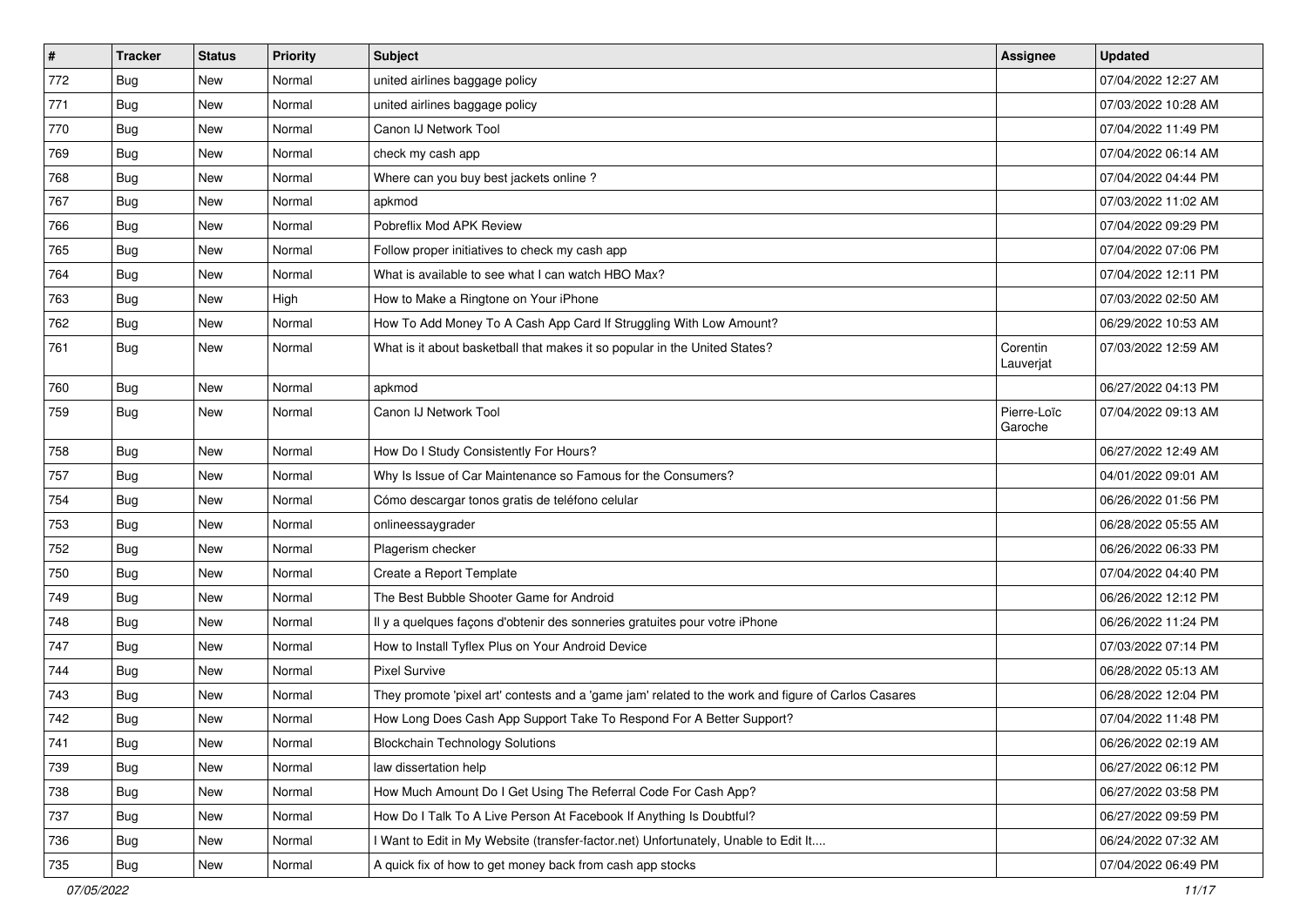| $\sharp$ | <b>Tracker</b> | <b>Status</b> | <b>Priority</b> | Subject                                                                      | <b>Assignee</b>        | <b>Updated</b>      |
|----------|----------------|---------------|-----------------|------------------------------------------------------------------------------|------------------------|---------------------|
| 734      | <b>Bug</b>     | New           | Normal          | DR. STRANGE: Multiverse of Scheduling Madness!                               |                        | 06/28/2022 07:07 AM |
| 733      | Bug            | <b>New</b>    | Normal          | How does one go about getting a book deal?                                   |                        | 06/28/2022 06:35 PM |
| 732      | Bug            | New           | Normal          | Get rectifications steps about why cash app transfer failed                  |                        | 07/04/2022 12:38 PM |
| 731      | <b>Bug</b>     | New           | Normal          | Avail Of Cash App Customer Service If Unable To Down Cash App Mobile App?    |                        | 06/25/2022 08:36 PM |
| 730      | <b>Bug</b>     | <b>New</b>    | Normal          | Canon IJ Network Tool                                                        |                        | 06/26/2022 05:51 PM |
| 729      | <b>Bug</b>     | New           | Normal          | Canon IJ Network Tool                                                        |                        | 06/28/2022 01:10 PM |
| 728      | <b>Bug</b>     | New           | Normal          | Will Cash App refund money if scammed? Hitches With Optimum Ease             |                        | 06/26/2022 06:15 AM |
| 727      | Bug            | New           | Normal          | Drive for speed simulator mod apk                                            | Pierre-Loïc<br>Garoche | 06/27/2022 06:33 AM |
| 726      | Bug            | <b>New</b>    | Normal          | Mobile Application Development Services                                      |                        | 06/30/2022 08:49 PM |
| 724      | Bug            | New           | Normal          | Dial Chime Customer support number for a quick response                      |                        | 07/04/2022 12:55 PM |
| 723      | <b>Bug</b>     | New           | High            | The best horror game in 2021                                                 | Christophe<br>Garion   | 07/02/2022 05:16 PM |
| 722      | Bug            | New           | Normal          | Vergrößern Sie Instagram-Fotos mit instazoom                                 | Christophe<br>Garion   | 06/28/2022 07:21 AM |
| 721      | Bug            | New           | Normal          | Cómo instalar un Mod Apk                                                     |                        | 07/03/2022 04:55 PM |
| 720      | Bug            | New           | Normal          | How does Cash App Phone Number provide a quick treatment?                    |                        | 07/04/2022 12:42 PM |
| 719      | Bug            | New           | Normal          | How Do I Send \$5000 Through Cash App Account With Ease?                     |                        | 07/03/2022 02:41 PM |
| 718      | Bug            | New           | High            | Solve Complex Accounting Assignments                                         | Hamza<br>Bourbouh      | 07/03/2022 09:57 PM |
| 717      | <b>Bug</b>     | <b>New</b>    | Normal          | Disney Plus Apk - Watch Movies and TV Shows on Your Device                   |                        | 07/04/2022 05:53 PM |
| 716      | Bug            | New           | Normal          | La celebración de un BabyShower.                                             |                        | 07/04/2022 08:36 AM |
| 715      | Bug            | New           | Normal          | Puppy Playtime Descargar gratis                                              |                        | 07/02/2022 05:29 PM |
| 714      | Bug            | New           | Normal          | Cuevana 3 Premium - Enjoy Your Favorite Movies and TV Shows on Your Smart TV |                        | 07/04/2022 08:46 PM |
| 713      | <b>Bug</b>     | New           | High            | Why Cupcake 2048 is a addictive game?                                        | Pierre-Loïc<br>Garoche | 04/01/2022 09:34 AM |
| 712      | <b>Bug</b>     | New           | Normal          | <b>Tips and Tricks</b>                                                       |                        | 07/04/2022 07:57 PM |
| 711      | Bug            | New           | Normal          | Human Fall Flat Apk Download                                                 |                        | 07/01/2022 01:14 AM |
| 710      | <b>Bug</b>     | New           | Normal          | Take Necessary Assistance If You Are Unable Activate Cash App Card           |                        | 07/04/2022 04:59 PM |
| 709      | Bug            | New           | Normal          | How To Load Cash App Card At Walmart Without Having To Face Any Hassle?      |                        | 07/02/2022 09:51 PM |
| 708      | <b>Bug</b>     | New           | Normal          | Efficient ways to proceed with the cash app dispute process?                 |                        | 06/29/2022 10:24 AM |
| 707      | <b>Bug</b>     | New           | Normal          | Why Accounting Assignments Are Beneficial For The Students?                  | Pierre-Loïc<br>Garoche | 07/04/2022 06:59 PM |
| 706      | <b>Bug</b>     | New           | Normal          | How Can You Cancel A Cash App Payment Without Any Prior Information?         |                        | 06/26/2022 09:13 AM |
| 705      | <b>Bug</b>     | New           | Normal          | wuxiaworld                                                                   |                        | 07/04/2022 10:20 AM |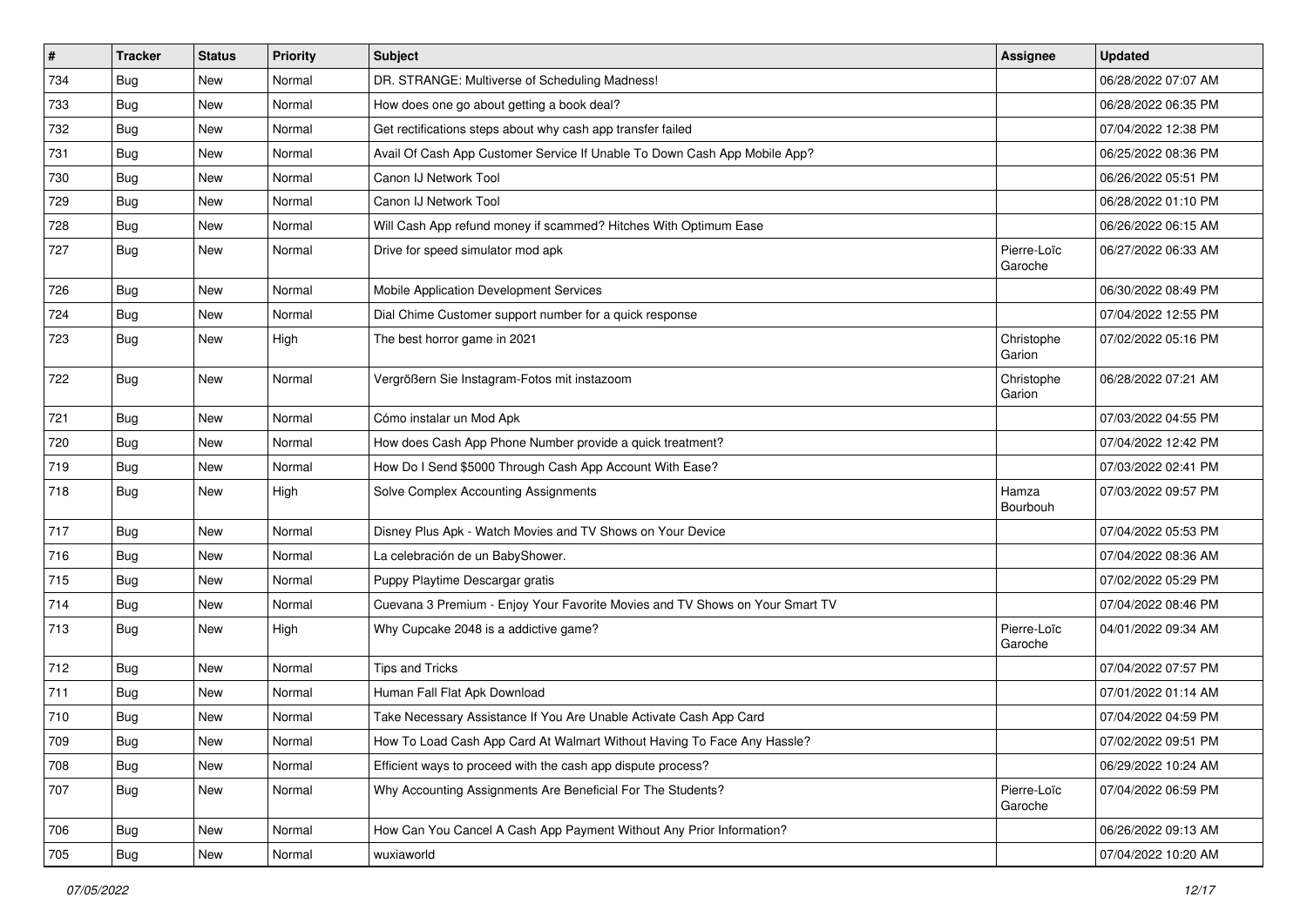| $\vert$ # | <b>Tracker</b> | <b>Status</b> | Priority | <b>Subject</b>                                                        | Assignee               | <b>Updated</b>      |
|-----------|----------------|---------------|----------|-----------------------------------------------------------------------|------------------------|---------------------|
| 704       | <b>Bug</b>     | New           | Normal   | Reach support team of Chime Customer Service for instant help         |                        | 07/03/2022 12:04 AM |
| 703       | <b>Bug</b>     | <b>New</b>    | Normal   | For real-time help, dial Facebook customer service number             |                        | 07/02/2022 07:08 PM |
| 702       | <b>Bug</b>     | New           | Normal   | Avail Chime Customer Service to know How To Get Chime Bank Statement  |                        | 07/04/2022 05:58 AM |
| 701       | <b>Bug</b>     | New           | Normal   | Why Law Essay Helper UK is Necessary?                                 |                        | 07/03/2022 11:15 AM |
| 700       | <b>Bug</b>     | <b>New</b>    | Normal   | Cómo descargar Poppy Playtime                                         |                        | 04/01/2022 09:30 AM |
| 699       | <b>Bug</b>     | New           | Normal   | Would you be able to utilize Cash App Twitch?                         |                        | 07/04/2022 06:49 PM |
| 697       | <b>Bug</b>     | New           | Normal   | How to Descargar Pura TV For Android                                  |                        | 07/02/2022 11:53 AM |
| 696       | <b>Bug</b>     | New           | Normal   | How to Install the TuMangaOnline App                                  |                        | 07/04/2022 06:57 AM |
| 695       | Bug            | New           | Normal   | Refer Listas IPTV Apk                                                 |                        | 07/04/2022 02:19 AM |
| 694       | Bug            | <b>New</b>    | Normal   | How to Get Guidance On How To Cash App Withdrawal Limit?              | Christophe<br>Garion   | 07/04/2022 05:17 PM |
| 692       | <b>Bug</b>     | New           | Normal   | Esports 888b                                                          |                        | 07/02/2022 11:10 AM |
| 691       | <b>Bug</b>     | <b>New</b>    | Normal   | tea garden dublin                                                     |                        | 04/01/2022 09:31 AM |
| 690       | <b>Bug</b>     | New           | Normal   | campervan hire                                                        |                        | 07/02/2022 07:35 AM |
| 689       | Bug            | <b>New</b>    | Normal   | How to use twitch.tv/activate?                                        |                        | 07/04/2022 12:58 PM |
| 688       | <b>Bug</b>     | New           | Normal   | How to use twitch.tv/activate?                                        |                        | 07/03/2022 01:23 AM |
| 687       | <b>Bug</b>     | New           | Normal   | How to use twitch.tv/activate?                                        |                        | 07/04/2022 11:40 PM |
| 686       | Bug            | <b>New</b>    | Normal   | Welcome To The Most Demandable Mahipalpur Escorts Agency              |                        | 07/03/2022 07:46 PM |
| 685       | Bug            | New           | Low      | youtube thumbnail downloader                                          | Pierre-Loïc<br>Garoche | 06/28/2022 04:26 AM |
| 684       | <b>Bug</b>     | <b>New</b>    | Normal   | Difference between paper map and online map                           |                        | 07/04/2022 05:03 AM |
| 682       | Bug            | <b>New</b>    | Normal   | Does Facebook customer service live chat allow to speak with someone? |                        | 07/03/2022 03:46 AM |
| 679       | <b>Bug</b>     | New           | Normal   | Word Finder helps you to play word games better                       |                        | 04/01/2022 09:34 AM |
| 678       | <b>Bug</b>     | New           | Normal   | How to be a winner in buidnow gg                                      |                        | 07/02/2022 01:45 PM |
| 677       | <b>Bug</b>     | New           | Normal   | Logo Design Services Near Me                                          |                        | 07/05/2022 12:15 AM |
| 676       | Bug            | <b>New</b>    | Normal   | Does Facebook customer service live chat allow to speak with someone? |                        | 04/01/2022 09:39 AM |
| 675       | <b>Bug</b>     | New           | Normal   | What Are Smart Tactics To Fix Cash App Transfer Failed Hurdles?       |                        | 06/27/2022 09:51 AM |
| 674       | Bug            | New           | Normal   | The best game in 2021                                                 | Pierre-Loïc<br>Garoche | 07/03/2022 07:43 PM |
| 673       | Bug            | <b>New</b>    | Normal   | Learn the basics of pixel art - Clear grid                            |                        | 07/01/2022 01:56 PM |
| 672       | Bug            | <b>New</b>    | Normal   | The easiest way to delete ringtones on iPhone                         |                        | 07/04/2022 01:22 PM |
| 671       | <b>Bug</b>     | New           | Normal   | Hot games                                                             | Pierre-Loïc<br>Garoche | 07/02/2022 07:17 PM |
| 670       | Bug            | New           | Normal   | JTWhatsApp Apk - The New and Improved WhatsApp                        |                        | 07/04/2022 03:20 PM |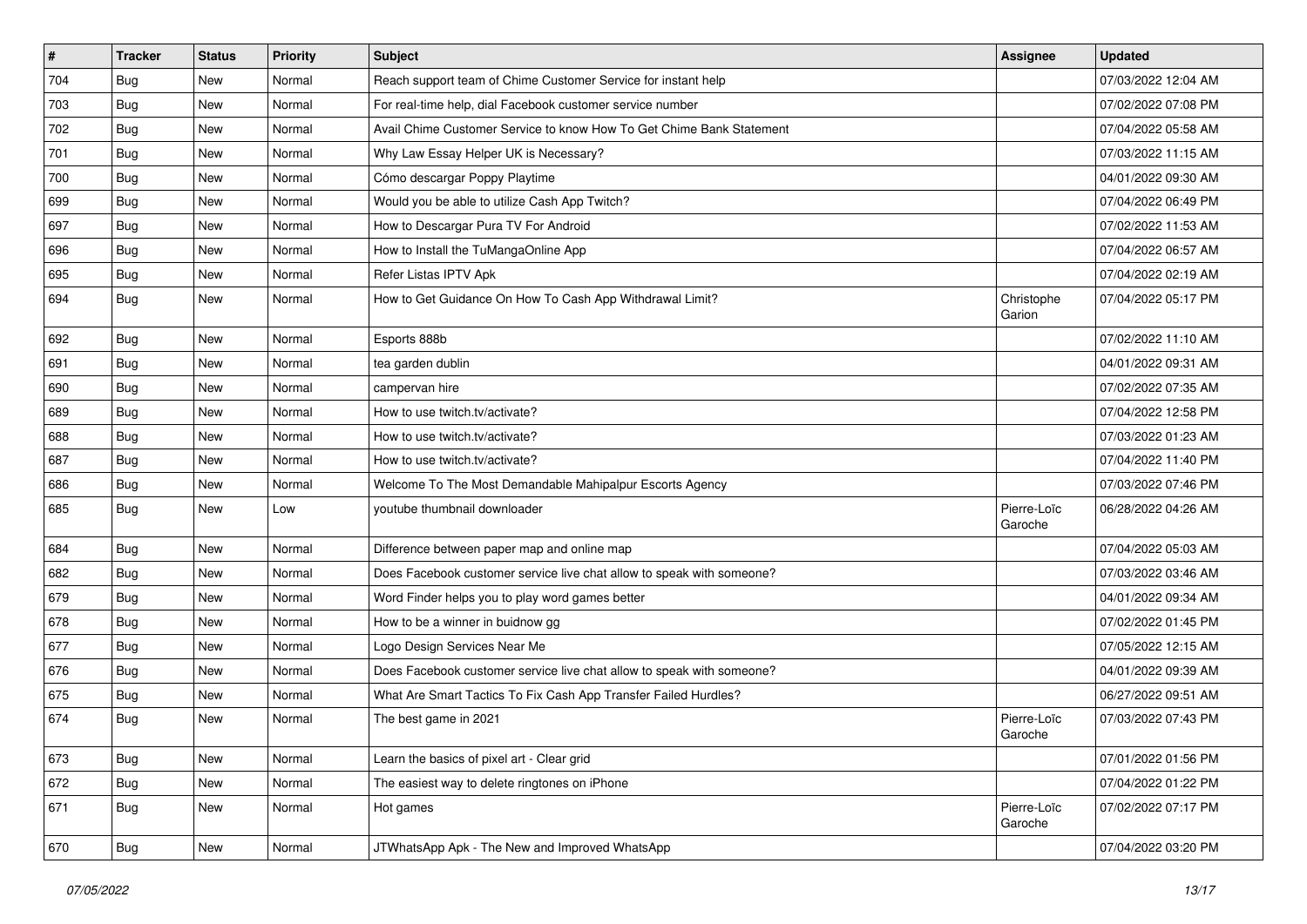| $\vert$ # | <b>Tracker</b> | <b>Status</b> | <b>Priority</b> | Subject                                                                          | Assignee               | <b>Updated</b>      |
|-----------|----------------|---------------|-----------------|----------------------------------------------------------------------------------|------------------------|---------------------|
| 668       | Bug            | New           | Normal          | Get to know Cash App Refund Process here                                         |                        | 06/29/2022 07:21 AM |
| 667       | Bug            | <b>New</b>    | Normal          | What Is a Ringtone?                                                              |                        | 07/04/2022 09:55 AM |
| 666       | <b>Bug</b>     | New           | Normal          | 470+ pages à colorier de Noël                                                    |                        | 07/02/2022 05:51 AM |
| 664       | Bug            | New           | Normal          | Tea TV Apk Download - The Best Way to Watch Movies Offline                       |                        | 07/03/2022 03:24 PM |
| 663       | Bug            | New           | Normal          | Know how the Cash app twitches words in a detailed way.                          | Pierre-Loïc<br>Garoche | 06/28/2022 07:08 PM |
| 662       | <b>Bug</b>     | New           | Normal          | Oreo TV Download - The Easiest Way to Watch Live TV                              |                        | 07/03/2022 01:01 PM |
| 661       | <b>Bug</b>     | New           | Normal          | Turbo VPN MOD APK Download                                                       |                        | 07/03/2022 05:34 AM |
| 660       | <b>Bug</b>     | New           | Normal          | <b>Anchovies Nutrition Facts And Health Benefits</b>                             |                        | 04/01/2022 09:40 AM |
| 659       | Bug            | <b>New</b>    | Normal          | Olive Oil Properties And Health Benefits                                         |                        | 07/04/2022 06:06 PM |
| 658       | <b>Bug</b>     | New           | Normal          | Watermelon Nutrition Facts And Health Benefits                                   |                        | 07/04/2022 09:16 PM |
| 657       | <b>Bug</b>     | New           | Normal          | Coconut Nutrition Facts And Health Benefits                                      |                        | 07/04/2022 11:24 AM |
| 656       | <b>Bug</b>     | New           | Normal          | Kiwi Nutrition Facts And Health Benefits                                         |                        | 07/02/2022 03:44 PM |
| 655       | <b>Bug</b>     | New           | Normal          | <b>Eggplant Health Benefits</b>                                                  |                        | 07/03/2022 02:18 AM |
| 653       | Bug            | New           | Normal          | Jujube (Jinjoles): Properties And Health Benefits                                |                        | 07/02/2022 08:17 PM |
| 652       | Bug            | New           | Normal          | <b>Sesame Health Benefits</b>                                                    |                        | 07/03/2022 12:28 PM |
| 651       | Bug            | New           | Normal          | Salmon Health Benefits                                                           |                        | 07/02/2022 12:54 PM |
| 650       | Bug            | New           | Normal          | <b>Cherries Health Benefits</b>                                                  |                        | 07/01/2022 03:20 PM |
| 645       | <b>Bug</b>     | New           | Normal          | thong tin chinh xac nhat hom nay                                                 |                        | 07/02/2022 10:14 AM |
| 644       | <b>Bug</b>     | New           | Normal          | <b>TeaTV App Review</b>                                                          |                        | 06/27/2022 11:47 AM |
| 643       | Bug            | New           | Normal          | Oreo TV Apk Download                                                             |                        | 07/02/2022 12:05 PM |
| 642       | Bug            | New           | Normal          | thong tin thoi tiet ngay hom nay                                                 |                        | 07/04/2022 12:09 AM |
| 641       | Bug            | <b>New</b>    | Normal          | Get Best Economics Dissertation Writing Service                                  |                        | 06/25/2022 10:04 AM |
| 640       | <b>Bug</b>     | New           | Normal          | play game with me                                                                |                        | 07/03/2022 03:41 PM |
| 639       | <b>Bug</b>     | New           | Normal          | thong tin chinh xac                                                              |                        | 07/04/2022 03:54 AM |
| 638       | Bug            | New           | Normal          | Run 3 game                                                                       |                        | 07/04/2022 09:49 PM |
| 636       | Bug            | New           | Normal          | What is the most popular furniture color?                                        |                        | 07/04/2022 08:31 PM |
| 635       | <b>Bug</b>     | New           | Normal          | Buy Steroids Online with OurMedicnes.com   Best Quality Steroids                 |                        | 07/04/2022 04:39 PM |
| 634       | <b>Bug</b>     | New           | Normal          | Buy Vidalista Tablets (Tadalafil) at [\$25 OFF + Free Shipping] Vidalistatablets |                        | 07/04/2022 02:31 AM |
| 633       | <b>Bug</b>     | New           | Normal          | How i can i solve my issue                                                       |                        | 04/01/2022 09:38 AM |
| 632       | Bug            | New           | Normal          | CheapestMedsShop   100% Safe Medicines Online in UK & AUS.                       |                        | 07/02/2022 05:41 AM |
| 631       | <b>Bug</b>     | New           | Normal          | How Can I Load Cash App Card at Walmart straight away?                           |                        | 06/26/2022 04:07 PM |
| 630       | <b>Bug</b>     | New           | Normal          | How Can I Load Cash App Card at Walmart straight away?                           |                        | 06/26/2022 12:04 AM |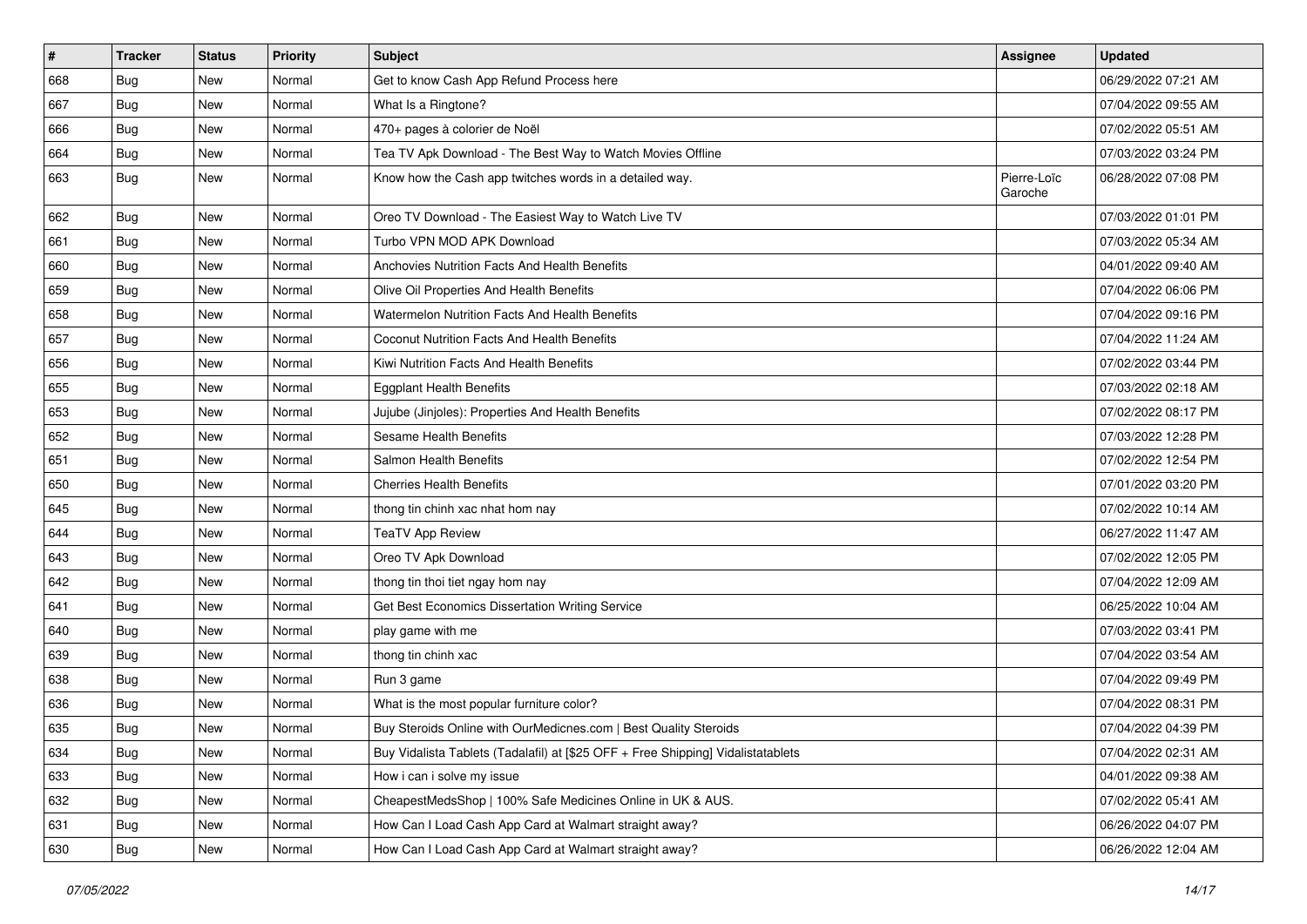| #   | Tracker    | <b>Status</b> | <b>Priority</b> | Subject                                                                                                                                                                                                                                                               | <b>Assignee</b>        | <b>Updated</b>      |
|-----|------------|---------------|-----------------|-----------------------------------------------------------------------------------------------------------------------------------------------------------------------------------------------------------------------------------------------------------------------|------------------------|---------------------|
| 629 | Bug        | New           | Normal          | How Can I Load Cash App Card at Walmart straight away?                                                                                                                                                                                                                |                        | 07/03/2022 11:06 PM |
| 628 | Bug        | <b>New</b>    | Normal          | CV reviewing services!                                                                                                                                                                                                                                                |                        | 07/04/2022 11:33 PM |
| 627 | Bug        | New           | Normal          | <b>HELO</b>                                                                                                                                                                                                                                                           |                        | 07/04/2022 04:25 AM |
| 625 | Bug        | New           | Normal          | The best free online driving directions tool                                                                                                                                                                                                                          |                        | 04/01/2022 09:28 AM |
| 624 | Bug        | <b>New</b>    | Normal          | Use go with the Driving Directions for your go                                                                                                                                                                                                                        |                        | 07/03/2022 10:13 AM |
| 623 | Bug        | New           | Normal          | Listen to online radio stations for mobile phones                                                                                                                                                                                                                     |                        | 07/03/2022 09:22 PM |
| 622 | <b>Bug</b> | <b>New</b>    | Normal          | CheapestMedsShop   100% Safe Medicines Online in UK & AUS.                                                                                                                                                                                                            |                        | 07/04/2022 10:26 PM |
| 621 | Bug        | New           | Normal          | Buy All Modafinil & Armodafinil Tablets @Buy Modafinil US                                                                                                                                                                                                             |                        | 07/03/2022 06:05 AM |
| 620 | Bug        | <b>New</b>    | Normal          | Viagra Meds: Fastest & Quick Delivery On Your Doorstep - USA                                                                                                                                                                                                          |                        | 07/05/2022 01:45 AM |
| 619 | Bug        | <b>New</b>    | Normal          | Online Trusted Medicine Store in US for Health - Genericmedsupply                                                                                                                                                                                                     |                        | 07/02/2022 07:04 PM |
| 618 | <b>Bug</b> | <b>New</b>    | Normal          | Buy Steroids Online with OurMedicnes.com   Best Quality Steroids                                                                                                                                                                                                      |                        | 07/04/2022 12:08 PM |
| 617 | Bug        | New           | Normal          | Buy Vidalista Tablets (Tadalafil) at [\$25 OFF + Free Shipping] Vidalistatablets                                                                                                                                                                                      |                        | 07/03/2022 12:57 PM |
| 616 | Bug        | New           | Normal          | Buy Anavar Tablets   Anavar For Sale in USA, UK & Australia                                                                                                                                                                                                           |                        | 07/03/2022 10:14 PM |
| 615 | <b>Bug</b> | <b>New</b>    | Normal          | CheapestMedsShop   100% Safe Medicines Online in USA UK & AUS.                                                                                                                                                                                                        |                        | 07/03/2022 01:09 AM |
| 614 | Bug        | <b>New</b>    | Normal          | Como baixar o MOD APK no celular                                                                                                                                                                                                                                      |                        | 07/02/2022 08:53 PM |
| 613 | <b>Bug</b> | New           | Normal          | Buy Aspadol 100mg Tab Online in US, UK, AU   Erospharmacy                                                                                                                                                                                                             |                        | 07/04/2022 02:06 AM |
| 612 | <b>Bug</b> | New           | Normal          | Luxury Slingshot Rental                                                                                                                                                                                                                                               |                        | 07/04/2022 12:31 AM |
| 609 | Bug        | New           | High            | Online Trusted Medicine Store in US for Health - Genericmedsupply                                                                                                                                                                                                     |                        | 07/01/2022 09:20 AM |
| 607 | Bug        | New           | Normal          | Vex 5                                                                                                                                                                                                                                                                 |                        | 06/27/2022 11:24 PM |
| 604 | Bug        | <b>New</b>    | Normal          | <b>Idle Game Online</b>                                                                                                                                                                                                                                               |                        | 07/03/2022 01:49 PM |
| 603 | Bug        | New           | Normal          | Premiere gratuito da lista de IPTV                                                                                                                                                                                                                                    |                        | 07/04/2022 01:09 AM |
| 602 | Bug        | New           | Normal          | Best Essay Writing Service UK                                                                                                                                                                                                                                         | Pierre-Loïc<br>Garoche | 07/05/2022 01:28 AM |
| 601 | Bug        | New           | Normal          | Best Essay Writing Service UK                                                                                                                                                                                                                                         | Pierre-Loïc<br>Garoche | 07/04/2022 07:26 PM |
| 600 | Bug        | <b>New</b>    | Normal          | Play Store Pro                                                                                                                                                                                                                                                        |                        | 07/03/2022 12:51 AM |
| 599 | <b>Bug</b> | New           | Normal          | Do you know how to delete cash app account from your computer?                                                                                                                                                                                                        |                        | 07/04/2022 09:12 AM |
| 598 | <b>Bug</b> | <b>New</b>    | Normal          | Universo s / f Download                                                                                                                                                                                                                                               |                        | 07/02/2022 08:36 PM |
| 597 | <b>Bug</b> | New           | Normal          | Universo s / f Download                                                                                                                                                                                                                                               |                        | 06/29/2022 08:19 PM |
| 596 | <b>Bug</b> | <b>New</b>    | Normal          | Kids Games                                                                                                                                                                                                                                                            |                        | 06/27/2022 04:08 AM |
| 595 | Bug        | New           | Normal          | RFM Online - une révolution dans la gestion de l'identité numérique                                                                                                                                                                                                   |                        | 07/04/2022 08:30 AM |
| 593 | <b>Bug</b> | New           | Normal          | Eiffel Spark Ultimate C2 SN series is a fully synthetic range of advanced performance engine oils blended in<br>high performance fully synthetic (PAO - polyalphaolefin) basestocks fortified with advanced technology additive<br>system, specifically formulated to |                        | 07/05/2022 01:19 AM |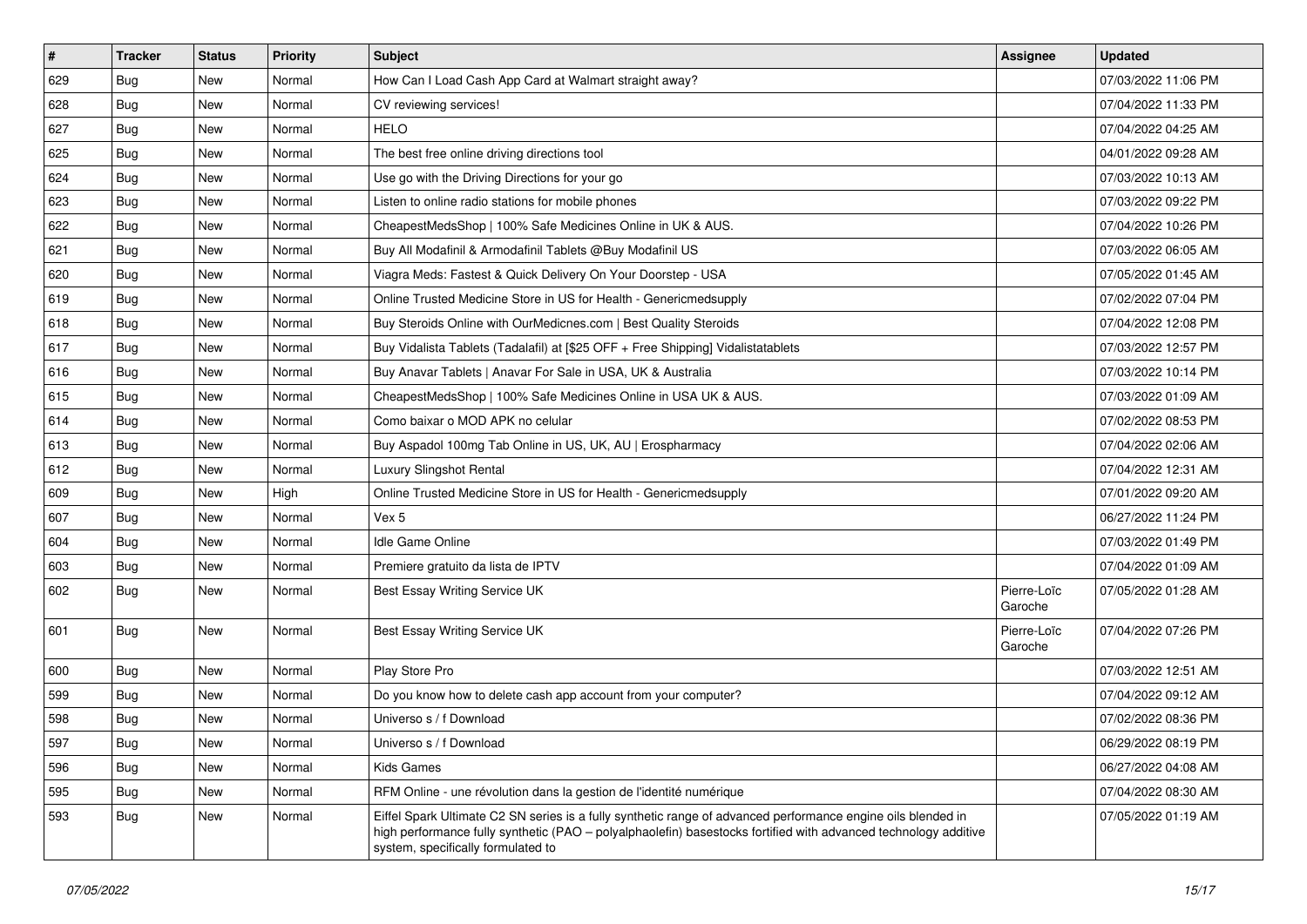| $\vert$ # | <b>Tracker</b> | <b>Status</b> | <b>Priority</b> | Subject                                                                   | Assignee               | <b>Updated</b>      |
|-----------|----------------|---------------|-----------------|---------------------------------------------------------------------------|------------------------|---------------------|
| 592       | <b>Bug</b>     | New           | Normal          | Deezer Premium APK - Baixe músicas de qualquer lugar do mundo de graça    |                        | 07/04/2022 10:43 AM |
| 591       | <b>Bug</b>     | New           | Normal          | How To Find Facebook Modifications For Your Spotify Premium Apk?          |                        | 07/01/2022 05:19 AM |
| 590       | <b>Bug</b>     | New           | Normal          | Follow proper initiatives to check my cash app card balance:              |                        | 07/03/2022 11:23 PM |
| 589       | <b>Bug</b>     | New           | Normal          | How can I get the cash app phone number of customer support?              |                        | 06/30/2022 12:20 AM |
| 588       | Bug            | New           | Normal          | YouTube Vanced Apk Manager App - Como instalá-lo                          |                        | 06/28/2022 10:56 PM |
| 587       | Bug            | New           | Normal          | Why Picsart Pro Offers Great Features                                     |                        | 07/04/2022 07:08 PM |
| 586       | Bug            | New           | Normal          | Best Modifications For Your Mobile Phone                                  |                        | 07/04/2022 11:55 AM |
| 585       | Bug            | New           | Normal          | What is cash app help number?                                             |                        | 06/26/2022 06:21 PM |
| 584       | <b>Bug</b>     | New           | Normal          | Want the cash app customer service number to check balance?               |                        | 07/02/2022 07:36 PM |
| 583       | Bug            | New           | High            | Need the Cash app customer service phone number?                          |                        | 07/03/2022 10:09 PM |
| 582       | <b>Bug</b>     | New           | Normal          | Cash App Won't Let Me Send Money If There Is A Low Balance Available      | Pierre-Loïc<br>Garoche | 07/03/2022 08:14 AM |
| 581       | Bug            | <b>New</b>    | Normal          | E-Learning Course Help                                                    |                        | 07/04/2022 09:23 AM |
| 580       | Bug            | New           | High            | What is Narrative Essay?                                                  | Christophe<br>Garion   | 07/05/2022 12:04 AM |
| 579       | Bug            | New           | Normal          | YOUR CV MAKES YOUR FIRST IMPRESSION                                       | Christophe<br>Garion   | 07/04/2022 12:10 PM |
| 577       | Bug            | <b>New</b>    | Normal          | Follow these easy steps to make Admiral Casino Login                      |                        | 07/03/2022 01:14 PM |
| 576       | Bug            | New           | Normal          | So laden Sie ein Instagram-Bild herunter                                  |                        | 06/30/2022 06:17 PM |
| 574       | <b>Bug</b>     | New           | Normal          | How to fix the Epson printer offline issue due to a wired connection?     |                        | 06/29/2022 10:23 AM |
| 573       | Bug            | <b>New</b>    | Normal          | Experimente lo mejor en la aplicación Apk de juegos gratis                |                        | 07/03/2022 10:36 AM |
| 571       | <b>Bug</b>     | New           | Normal          | How may the Cash app dispute your trade?                                  | Pierre-Loïc<br>Garoche | 07/02/2022 11:09 AM |
| 570       | Bug            | New           | Normal          | What is Sutton bank cash app customer service phone number?               | Pierre-Loïc<br>Garoche | 07/02/2022 10:33 AM |
| 569       | Bug            | New           | Normal          | What is the incoming and outgoing mail server for Outlook IMAP settings?  | Pierre-Loïc<br>Garoche | 07/02/2022 02:34 PM |
| 568       | Bug            | New           | Normal          | Instale a versão mais recente do YouTube Premium                          |                        | 07/03/2022 04:10 PM |
| 567       | <b>Bug</b>     | New           | Normal          | Singapore assignment help                                                 |                        | 07/04/2022 12:32 PM |
| 566       | Bug            | New           | Normal          | Kinemaster Pro Download - los App Review                                  |                        | 04/01/2022 09:27 AM |
| 565       | <b>Bug</b>     | New           | Normal          | How To Install RepelisPlus On Your Android Phone?                         |                        | 06/30/2022 02:26 PM |
| 564       | <b>Bug</b>     | New           | Normal          | How To Install RepelisPlus On Your Android Phone?                         |                        | 07/02/2022 11:29 PM |
| 563       | <b>Bug</b>     | New           | Normal          | Understanding the Difference Between Free and Paid Mod Apks               |                        | 07/04/2022 07:50 PM |
| 562       | <b>Bug</b>     | New           | Normal          | Learn Basic Mahjong Rules                                                 |                        | 07/04/2022 08:22 PM |
| 561       | Bug            | New           | Normal          | Enjoy the Full YouTube Premium Experience With YouTube Premium Membership |                        | 07/03/2022 07:38 AM |